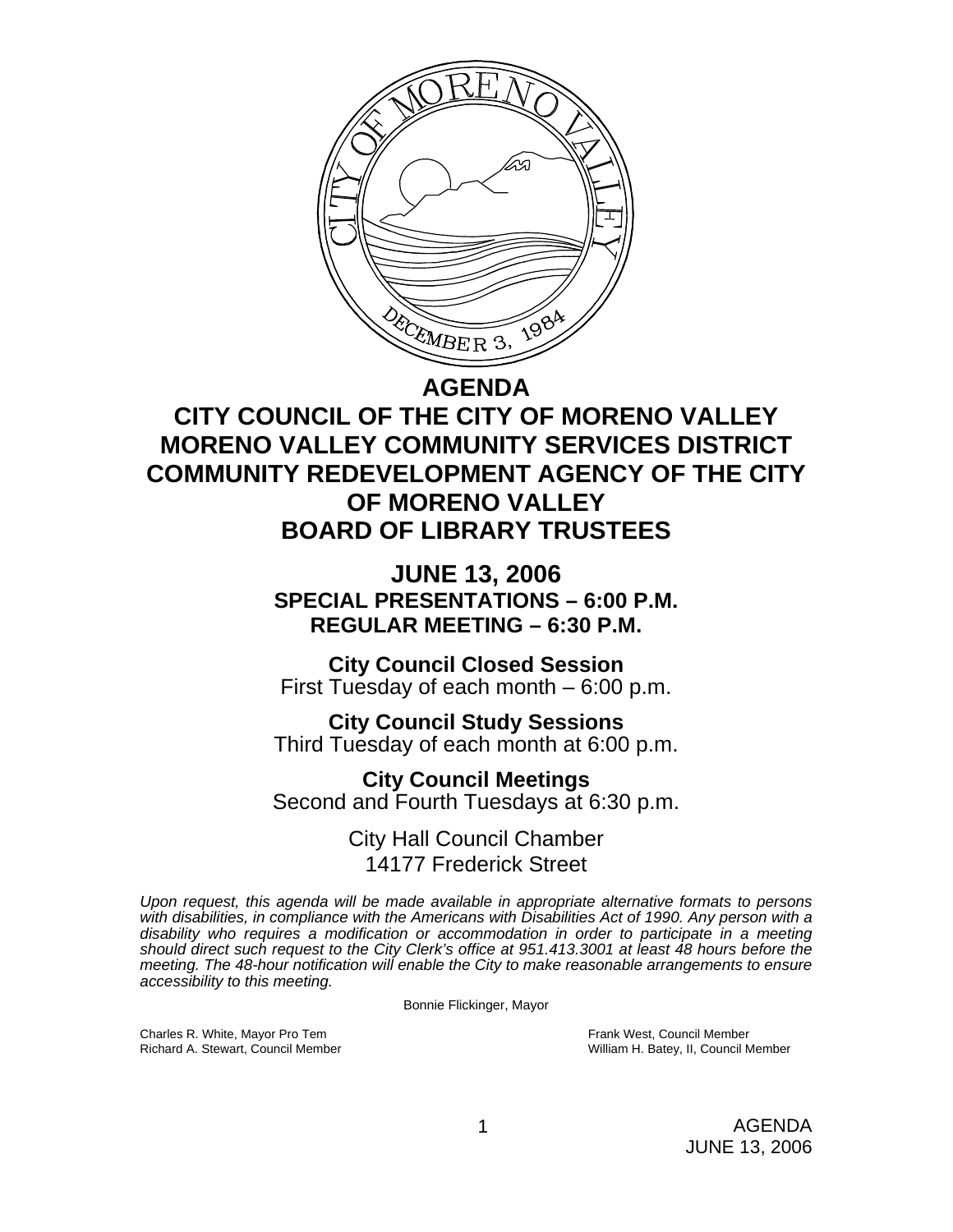## **AGENDA CITY COUNCIL OF THE CITY OF MORENO VALLEY**

# **JUNE 13, 2006**

# **CALL TO ORDER**

# SPECIAL PRESENTATIONS - 6:00 p.m.

- 1, Middle School Sports Mayor's Trophy
- 2. Recognition of Nathan Martin, III, Merchant Marine Academy Appointee
- 3. Recognition of James Lee, Naval Academy Appointee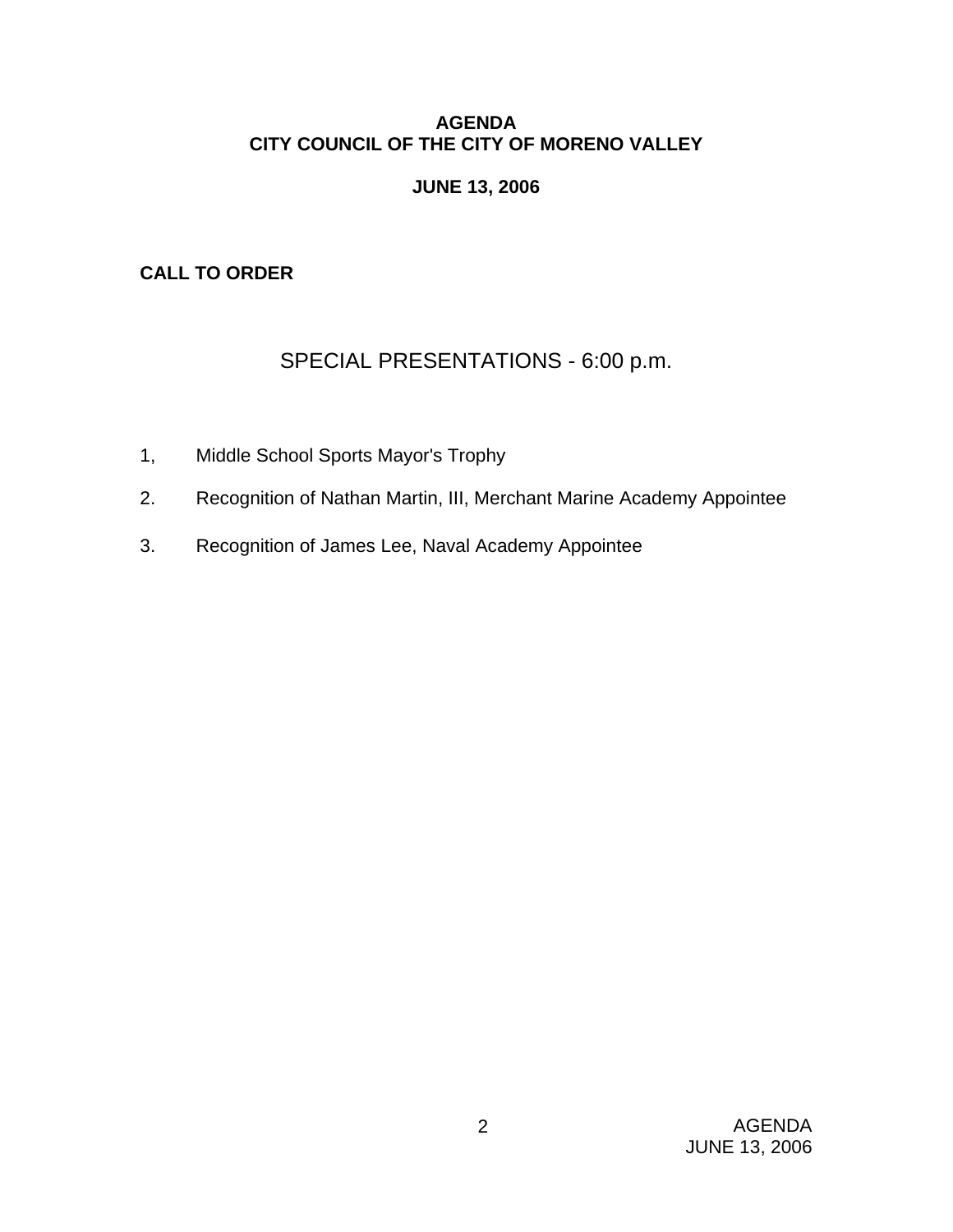## **AGENDA JOINT MEETING OF THE CITY COUNCIL OF THE CITY OF MORENO VALLEY MORENO VALLEY COMMUNITY SERVICES DISTRICT COMMUNITY REDEVELOPMENT AGENCY OF THE CITY OF MORENO VALLEY AND THE BOARD OF LIBRARY TRUSTEES**

## **REGULAR MEETING - 6:30 P.M. JUNE 13, 2006**

**CALL TO ORDER** (Joint Meeting of the City Council of the City of Moreno Valley, Moreno Valley Community Services District, Community Redevelopment Agency of the City of Moreno Valley and the Board of Library Trustees - actions taken at the Joint Meeting are those of the Agency indicated on each Agenda item)

#### **PLEDGE OF ALLEGIANCE**

**INVOCATION** – Pastor Paul M. Cunningham, Th.M, Calvary Baptist Church of Moreno Valley

## **ROLL CALL**

## **INTRODUCTIONS**

PUBLIC COMMENTS **ON MATTERS ON THE AGENDA** WILL BE TAKEN UP AS THE ITEM IS CALLED FOR BUSINESS, BETWEEN STAFF'S REPORT AND CITY COUNCIL DELIBERATION (SPEAKER SLIPS MAY BE TURNED IN UNTIL THE ITEM IS CALLED FOR BUSINESS.) Those wishing to speak should submit a BLUE speaker slip to the Bailiff. There is a three-minute limit per person. All remarks and questions shall be addressed to the presiding officer or to the City Council and not to any individual Council member, staff member or other person.

PUBLIC COMMENTS **ON MATTERS NOT ON THE AGENDA** UNDER THE JURISDICTION OF THE CITY COUNCIL WILL BE HEARD PRIOR TO CITY COUNCIL REPORTS AND CLOSING COMMENTS. IN THE EVENT THAT THE AGENDA ITEM FOR SUCH PUBLIC COMMENTS HAS NOT BEEN CALLED BY 9:00 P.M., IT SHALL BE CALLED AS THE NEXT ITEM OF BUSINESS FOLLOWING THE CONCLUSION OF ANY ITEM BEING HEARD AT 9:00 P.M. Those wishing to speak should submit a BLUE speaker slip to the Bailiff. There is a three-minute limit per person. All remarks and questions shall be addressed to the presiding officer or to the City Council and not to any individual Council member, staff member or other person.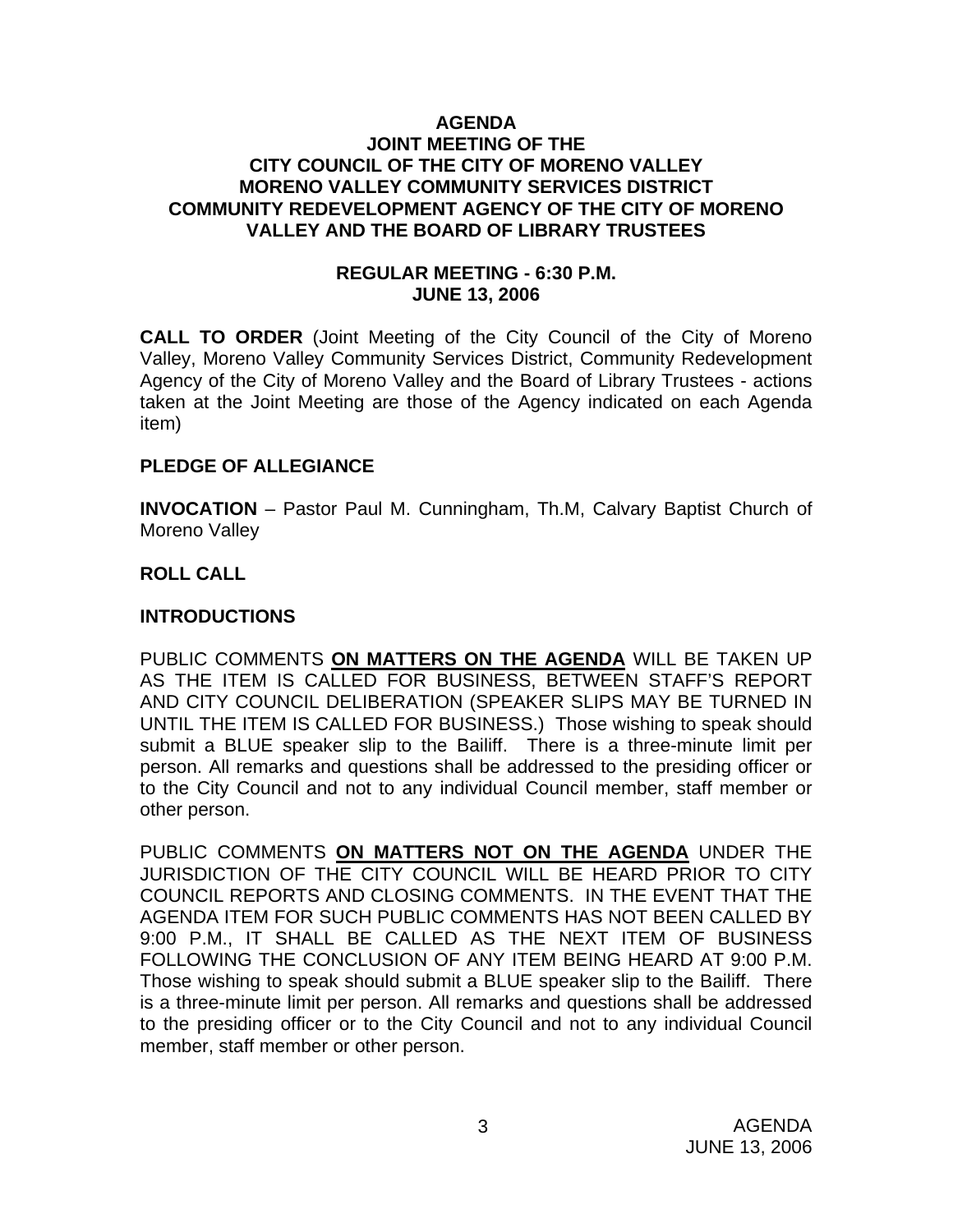## **JOINT CONSENT CALENDARS (SECTIONS A-D) OF THE CITY COUNCIL OF THE CITY OF MORENO VALLEY, MORENO VALLEY COMMUNITY SERVICES DISTRICT, COMMUNITY REDEVELOPMENT AGENCY OF THE CITY OF MORENO VALLEY, AND THE BOARD OF LIBRARY TRUSTEES**

All items listed under the Consent Calendars, Sections A, B, C, and D are considered to be routine and non-controversial, and may be enacted by one motion unless a member of the Council, Community Services District, Redevelopment Agency or the Board of Library Trustees requests that an item be removed for separate action. The motion to adopt the Consent Calendars is deemed to be a separate motion by each Agency and shall be so recorded by the City Clerk. Items withdrawn for report/discussion will be heard after public hearing items.

# **A. CONSENT CALENDAR** - **CITY COUNCIL**

- A1. ORDINANCES FIRST READING BY TITLE ONLY Recommendation: Waive reading of all Ordinance Introductions and read by title only.
- A2. MINUTES SPECIAL MEETING OF MAY 10, 2006 (Report of: City Clerk's Department) Recommendation: Approve as submitted.
- A3. MINUTES REGULAR MEETING OF MAY 23, 2006 (Report of: City Clerk's Department) Recommendation: Approve as submitted.
- A4. TRACT MAP 30233 REDUCE FAITHFUL PERFORMANCE BOND AND ADOPT RESOLUTION NO. 2006-61, A RESOLUTION OF THE CITY COUNCIL OF THE CITY OF MORENO VALLEY AUTHORIZING ACCEPTANCE OF THE PUBLIC IMPROVEMENTS AS COMPLETE AND ACCEPTING DURHAM CIRCLE, PROVINCE CIRCLE, AND NORFOLK CIRCLE INTO THE CITY'S MAINTAINED STREET SYSTEM, SUBDIVIDER – KB HOME GREATER LOS ANGELES INC., POMONA, CA (Report of: Public Works Department) Recommendation:
	- 1. Adopt Resolution No. 2006-61 authorizing the acceptance of the public improvements for Tract Map 30233 as complete and accepting Durham Circle, Province Circle, and Norfolk Circle into the City's maintained street system; and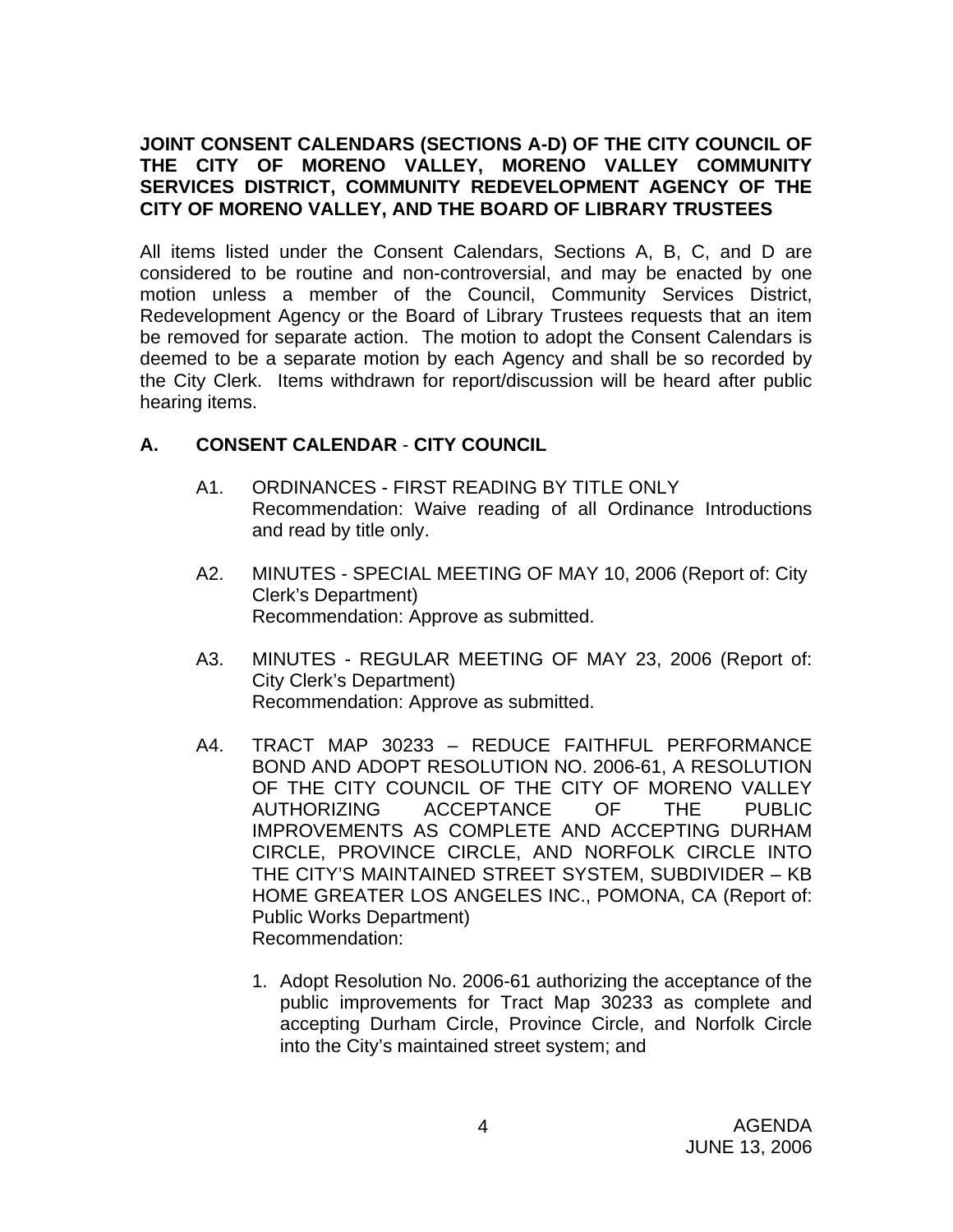## Resolution No. 2006-61

 A Resolution of the City Council of the City of Moreno Valley, California, Authorizing the Acceptance of the Public Improvements as Complete within Tract 30233, and Accepting Durham Circle, Province Circle, and Norfolk Circle into the City's Maintained Street System

- 2. Authorize the City Engineer to execute the 90% reduction to the Faithful Performance Bond, exonerate the Material and Labor Bond in 90 days if there are no stop notices or liens on file with the City Clerk, and exonerate the final 10% of the Faithful Performance Bond in one year when all clearances are received.
- A5. RESOLUTION APPROVING THE EXCESS INSURANCE AUTHORITY JOINT POWERS AGREEMENT CREATING THE CALIFORNIA STATE ASSOCIATION OF COUNTIES (CSAC) EXCESS INSURANCE AUTHORITY (Report of: Administrative Services Department) Recommendation: Approve Resolution No. 2006-62 approving the creation of CSAC Excess Insurance Authority.

Resolution No. 2006-62

A Resolution of the City Council of the City of Moreno Valley, California, Approving the Excess Insurance Authority Joint Powers Agreement

- A6. CONFLICT OF INTEREST CODE AGENCY REVIEW (Report of: City Clerk's Department) Recommendation: Direct each agency, which has adopted a Conflict of Interest Code pursuant to the provisions of the Political Reform Act of 1974 (Government Code §87100, et. seq.), to review its Conflict of Interest Code, and if a change is necessary, to submit its biennial report to the City Clerk no later than October 2, 2006.
- A7. PUBLIC MEETING REGARDING MAIL BALLOT PROCEEDINGS FOR TENTATIVE PARCEL MAP 31840, BROADSTONE VISTAS, LLC, APN 477-780-002 AND APN 316-110-004 ONLY IN TENTATIVE TRACT 33381 BALLOTED ITEM: NPDES (Report of: Public Works Department) Recommendation: Accept public comments regarding the mail ballot proceeding for: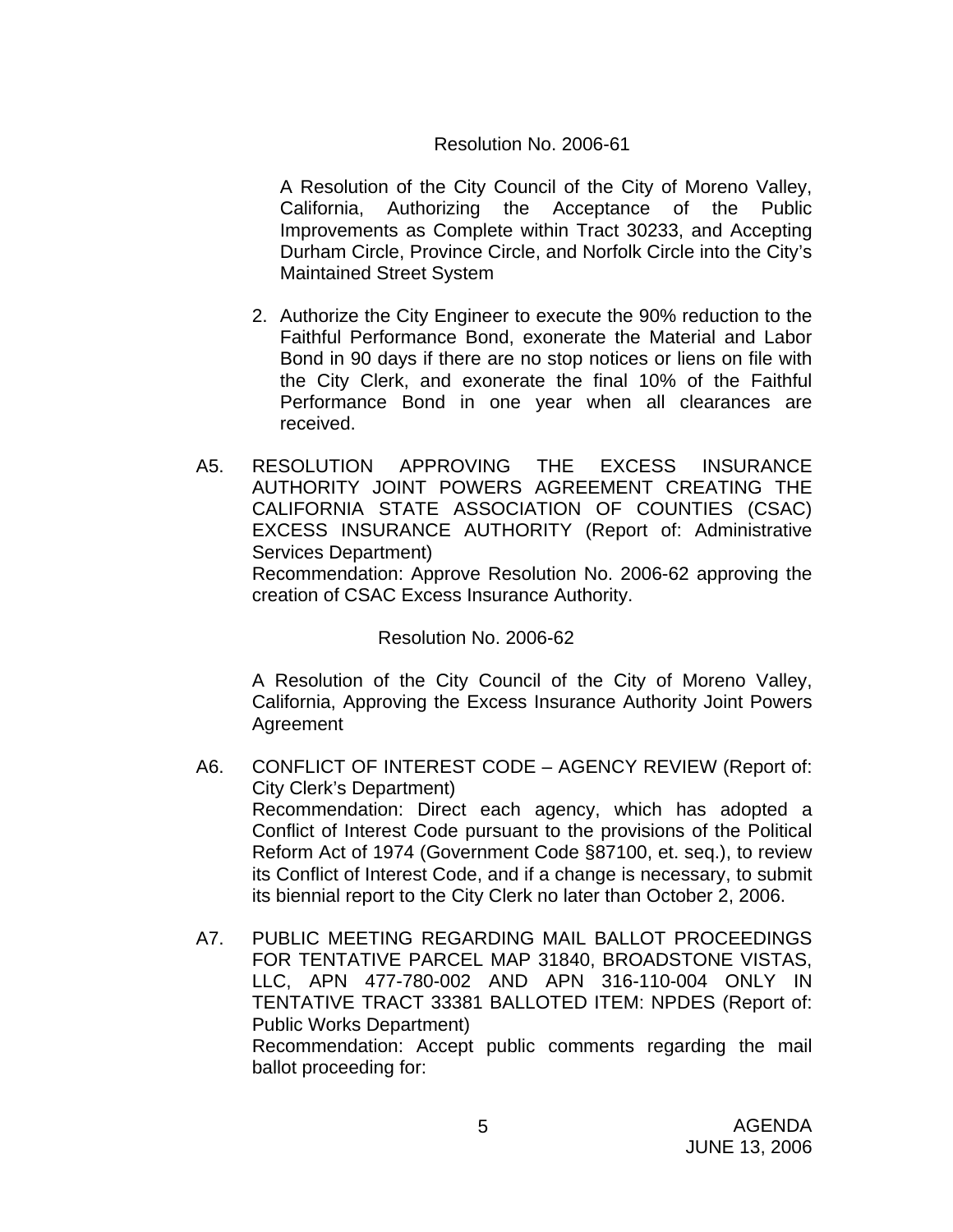- a) Tentative Parcel Map 31840, Broadstone Vistas, LLC Assessor Parcel Number (APN) 477-780-002 and APN 316- 110-004 in Tentative Tract 33381 for approval of the National Pollutant Discharge Elimination System (NPDES) regulatory rate schedule.
- A8. PUBLIC MEETING REGARDING MAIL BALLOT PROCEEDINGS FOR TENTATIVE PARCEL MAP 34411 AND PANORAMA DEVELOPMENT, ASSESSOR PARCEL NUMBER (APN) 312-020- 015, BALLOTED ITEM: NPDES (Report of: Public Works Department) Recommendation: Accept public comments regarding the mail ballot proceeding for:
	- a) Tentative Parcel Map 34411 and Panorama Development Assessor Parcel Number (APN) 312-020-015 (and any division thereof) for approval of the National Pollutant Discharge Elimination System (NPDES) commercial/industrial regulatory rate schedule.
- A9. PA05-0074 APARTMENT COMPLEX ACCEPT AGREEMENT AND IRREVOCABLE LETTERS OF CREDIT FOR PUBLIC IMPROVEMENTS, SOUTHWEST CORNER OF MORENO BEACH DRIVE AND TRAIL RIDGE WAY, DEVELOPER – ALLIANCE RESIDENTIAL BUILDERS, LP, PHOENIX, AZ (Report of: Public Works Department) Recommendation:
	- 1) Accept the Agreement and Irrevocable Letters of Credit for Public Improvements for PA05-0074;
	- 2) Authorize the Mayor to execute the agreement;
	- 3) Direct the City Clerk to forward the signed agreement to the County Recorder's office for recordation; and
	- 4) Authorize the City Engineer to execute any future time extension amendments to the agreement, subject to City Attorney approval, if the required public improvements are not completed within said timeframe.
- A10. TRACT MAP 22709-1 SINGLE FAMILY RESIDENTIAL PROJECT, 2<sup>ND</sup> AMENDMENT TO AGREEMENT FOR PUBLIC IMPROVEMENTS (TIME EXTENSION), WEST SIDE OF MORENO BEACH DRIVE, NORTH OF JOHN F. KENNEDY DRIVE, SUBDIVIDER – WESTERN PACIFIC HOUSING, INC.,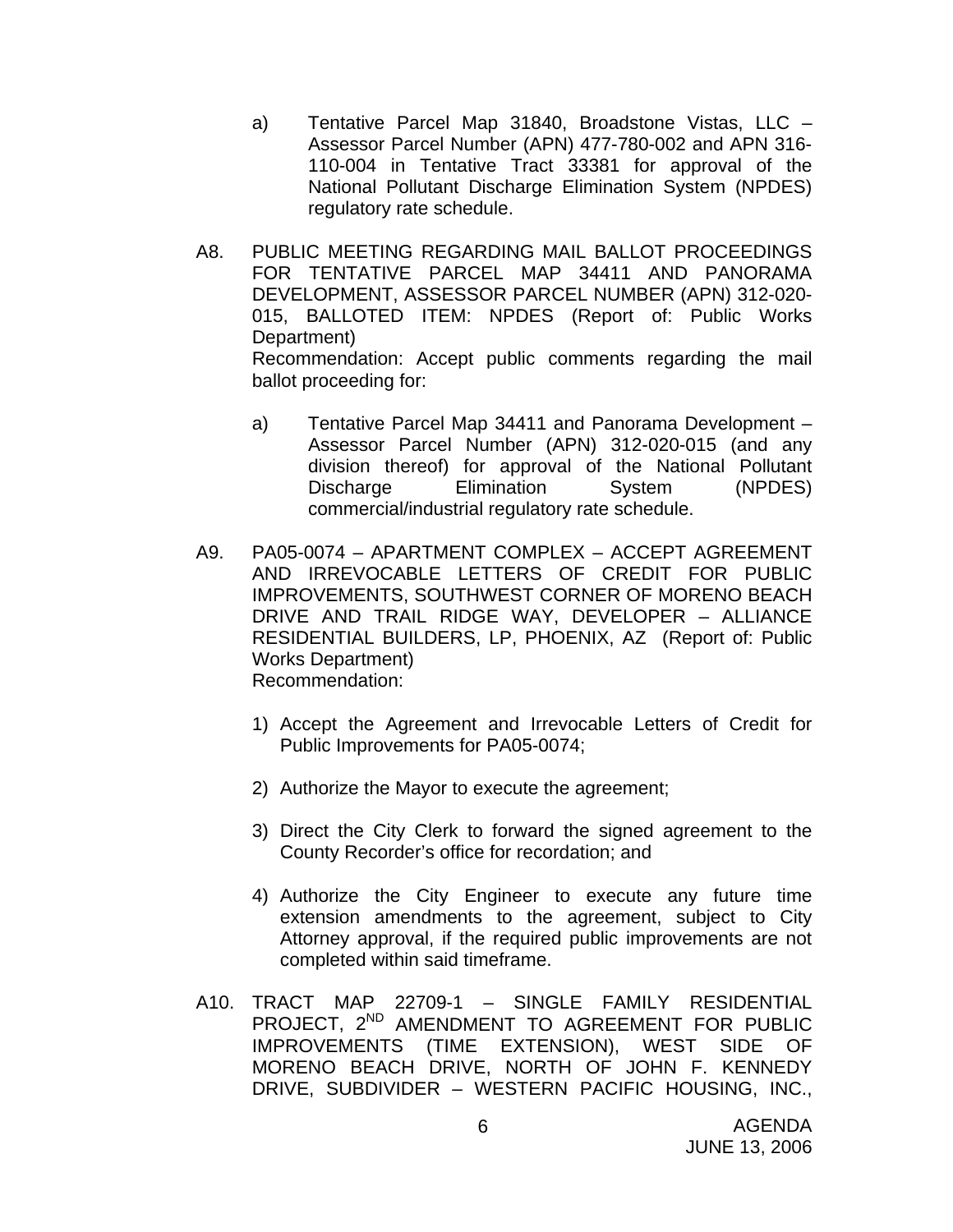IRVINE, CA (Report of: Public Works Department) Recommendation:

- 1) Authorize the Mayor to execute the  $2^{nd}$  Amendment to Agreement for Public Improvements for Tract Map 22709-1;
- 2) Instruct the City Clerk to forward the completed  $2<sup>nd</sup>$  Amendment to Agreement for Public Improvements to the County Recorder's Office for recordation; and
- 3) Authorize the City Engineer to execute any future time extension amendments to the agreement, subject to City Attorney approval, if the required public improvements are not completed within said timeframe.
- A11. TRACT 27523-2 SINGLE FAMILY RESIDENTIAL AMENDMENT TO AGREEMENT FOR PUBLIC IMPROVEMENTS (TIME EXTENSION), SOUTH SIDE OF BRODIAEA AVENUE BETWEEN MORENO BEACH DRIVE AND WILMOT STREET, SUBDIVIDER – MORENO VALLEY CACTUS RANCH, LLC, TEMECULA, CA (Report of: Public Works Department) Recommendation:
	- 1) Authorize the Mayor to execute the Amendment to Agreement for Public Improvements for Tract 27523-2:
	- 2) Instruct the City Clerk to forward the completed Amendment to Agreement for Public Improvements to the County Recorder's Office for recordation; and
	- 3) Authorize the City Engineer to execute any future time extension amendments to the agreement, subject to City Attorney approval, if the required public improvements are not completed within said timeframe.
- A12. PARCEL MAP 30300-1 EXECUTE A QUITCLAIM DEED TRANSFERRING THE CITY'S TITLE INTEREST IN A DRAINAGE EASEMENT TO RIVERSIDE COUNTY FLOOD CONTROL AND WATER CONSERVATION DISTRICT, SOUTHSIDE OF KRAMERIA AVENUE EAST OF LASSELLE STREET, DEVELOPER – MVR – MORENO VALLEY, L.P., CARLSBAD, CA (Report of: Public Works Department) Recommendation:
	- 1) Authorize the Mayor to execute the Quitclaim Deed transferring the City's title interest in a drainage easement, within Lot 4,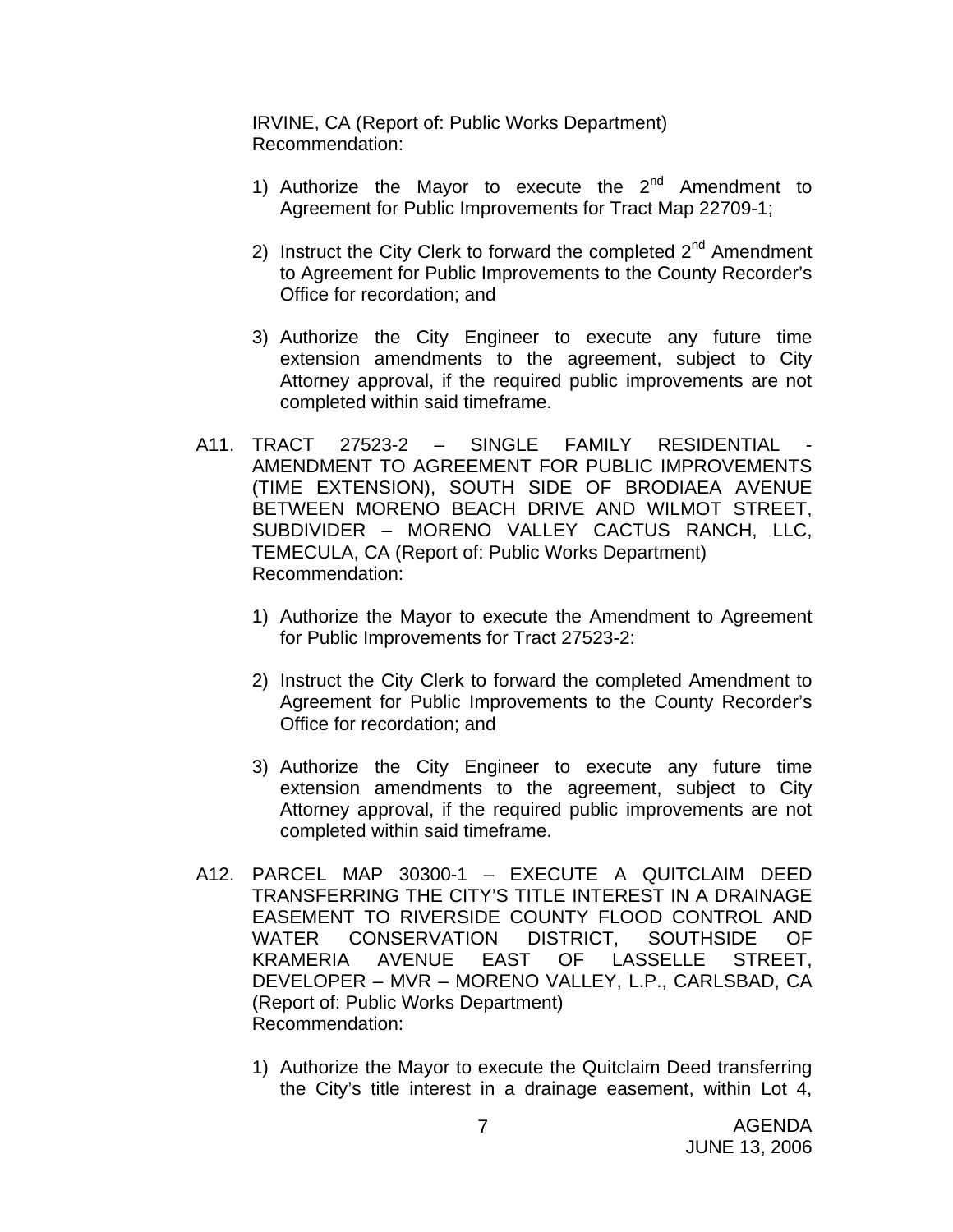dedicated to the public on Final Map 30300-1, recorded in Book 339, Pages 87-92, in the Official Records of Riverside County, California; and

- 2) Direct the City Clerk to forward the signed Quitclaim Deed to Riverside County Flood Control and Water Conservation District.
- A13. PA04-0166 –COMMERCIAL ACCEPT AGREEMENT AND BONDS FOR PUBLIC IMPROVEMENTS, 23510 SUNNYMEAD BOULEVARD, LOCATED AT THE NORTHEAST CORNER OF SUNNYMEAD BOULEVARD AND GRAHAM STREET, SUBDIVIDER – AUTO ZONE, INC., MEMPHIS, TN (Report of: Public Works Department) Recommendation:
	- 1) Accept the Agreement and Bonds for Public Improvements;
	- 2) Authorize the Mayor to execute the Agreement;
	- 3) Direct the City Clerk to forward the signed Agreement to the County Recorder's Office for recordation; and
	- 4) Authorize the City Engineer to execute any future time extension amendments to the agreement, subject to City Attorney approval, if the required public improvements are not completed within said timeframe.
- A14. 2005 ANNUAL REPORT OF THE PLANNING COMMISSION (Report of: Community Development Department) Recommendation:
	- 1) Receive and file the 2005 Annual Report of the Planning Commission; and
	- 2) Authorize the transmittal to the California State Office of Planning and Research in accordance with the Government Code Section 65040.5.
- A15. TRACTS 31269 AND 31424 APPROVAL OF COOPERATIVE AGREEMENT FOR THE QUINCY STREET CHANNEL IMPROVEMENTS, BETWEEN RIVERSIDE COUNTY FLOOD CONTROL AND WATER CONSERVATION DISTRICT, CITY OF MORENO VALLEY, AND PINNACLE MORENO VALLEY 72, LLC, EAST SIDE OF QUINCY STREET, BETWEEN COTTONWOOD AVENUE AND EUCALYPTUS AVENUE, SUBDIVIDER –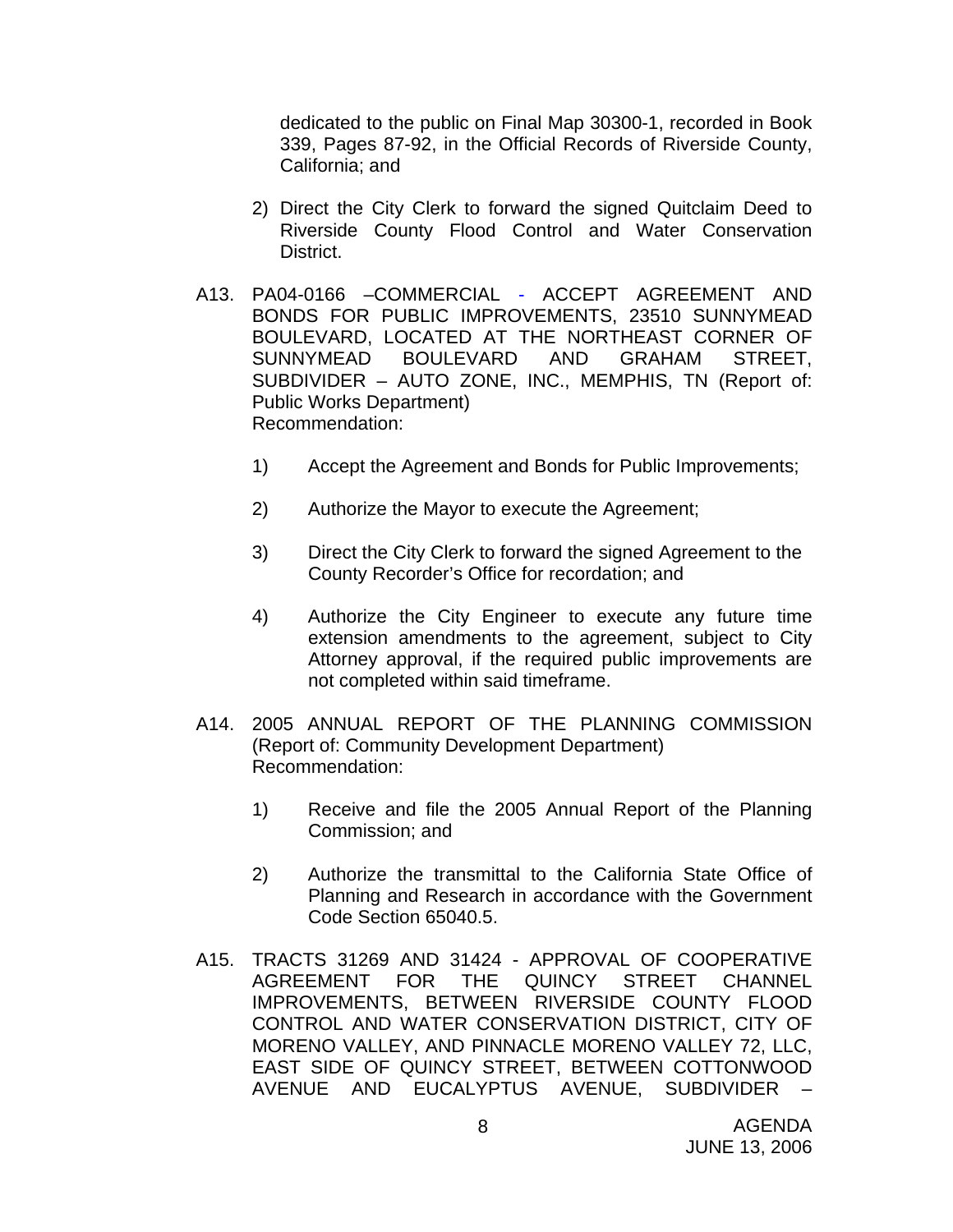PINNACLE MORENO VALLEY 72, LLC, ALISO VIEJO, CA (Report of: Public Works Department) Recommendation:

- 1) Approve the Cooperative Agreement between Riverside County Flood Control and Water Conservation District, City of Moreno Valley, and Pinnacle Moreno Valley 72, LLC for the Quincy Street Channel Improvements;
- 2) Authorize the Mayor to execute the Cooperative Agreement; and
- 3) Direct the City Clerk to forward the signed agreement to Riverside County Flood Control and Water Conservation District.
- A16. TRACTS 27251 AND 27251-1 APPROVAL OF COOPERATIVE AGREEMENT FOR SUNNYMEAD MASTER DRAINAGE PLAN LINE S-2, STAGE 2 BETWEEN THE RIVERSIDE COUNTY FLOOD CONTROL AND WATER CONSERVATION DISTRICT, CITY OF MORENO VALLEY, AND RICHMOND AMERICAN HOMES OF CALIFORNIA, INC., FIR AVENUE, SOUTH ON SHAWNEE STREET TO EUCALYPTUS AVENUE, BETWEEN MORRISON STREET AND NASON STREET, SUBDIVIDER – RICHMOND AMERICAN HOMES OF CALIFORNIA, INC., CORONA, CA (Report of: Public Works Department) Recommendation:
	- 1) Approve the Cooperative Agreement between Riverside County Flood Control and Water Conservation District, City of Moreno Valley, and Richmond American Homes of California, Inc. for the Sunnymead Master Drainage Plan Line S-2, Stage 2;
	- 2) Authorize the Mayor to execute the Cooperative Agreement; and
	- 3) Direct the City Clerk to forward the signed agreement to Riverside County Flood Control and Water Conservation District.
- A17. 2006 LEGISLATIVE UPDATE (Report of: Assistant City Manager) Recommendation: Receive and file the informational report.
- A18. RESOLUTION ADOPTING THE NATIONAL INCIDENT MANAGEMENT SYSTEM INTO MORENO VALLEY'S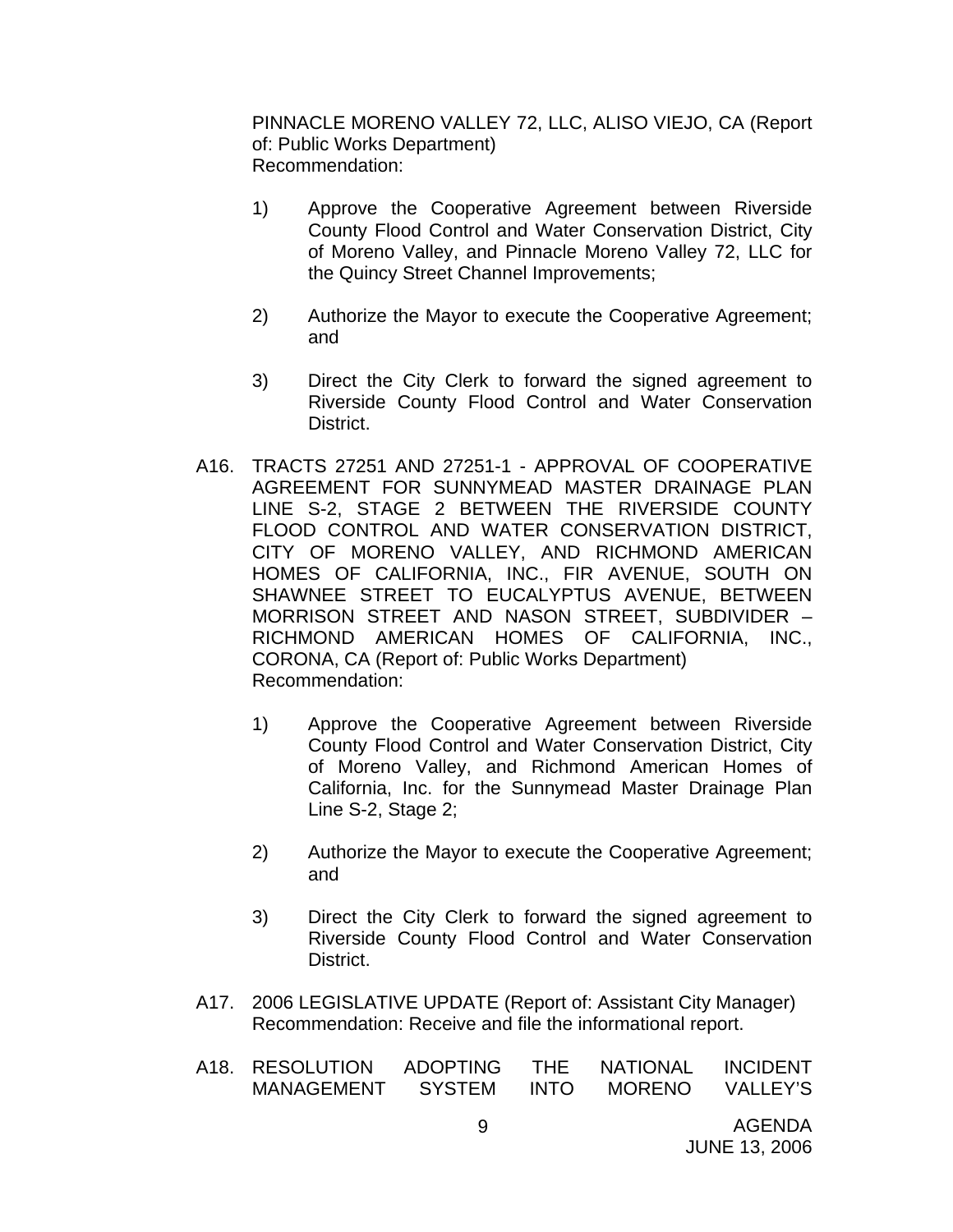EMERGENCY MANAGEMENT SYSTEM (Report of: Administrative Services Department)

 Recommendation: Adopt proposed Resolution No. 2006-69, approving the Integration of the National Incident Management System ("NIMS") into Moreno Valley's Emergency Management System.

## Resolution No. 2006-69

 A Resolution of the City Council of the City of Moreno Valley, California, Adopting the National Incident Management System into Moreno Valley's Emergency Management System

- A19. AUTHORIZATION TO CLOSE PUBLIC STREETS FOR THE INDEPENDENCE DAY FESTIVITIES ON TUESDAY, JULY 4, 2006 (Report of: Parks and Recreation Department) Recommendation:
	- 1) Authorize the closure of the following streets between the hours of 7:00 a.m. and 12:00 noon for the purpose of conducting the Fourth of July Parade scheduled to take place on July 4, 2006.
		- a. TownGate Boulevard between Frederick Street, Eucalyptus Avenue and Memorial Way;
		- b. Frederick Street between Centerpointe Drive and Cactus Avenue;
		- c. Cottonwood Avenue between Pan Am Boulevard and Dunhill Drive;
		- d. Eucalyptus Avenue between Pan Am Boulevard and Kochi Drive;
		- e. Dracaea Avenue between Pan Am Boulevard and Kochi Drive;
		- f. Atlantic Circle east of Frederick Street;
		- g. Brabham Street between Frederick Street and Andretti Street;
		- h. TownGate Boulevard between Frederick Street and Heritage Way;
		- i. Bay Avenue between Kristina Court and Courage Street;
		- j. Alessandro Boulevard between Chagall Court and Elsworth Street;
		- k. Resource Way between Frederick Street and Corporate Way;
		- l. Corporate Way between Calle San Juan de Los Lagos and Resource Way;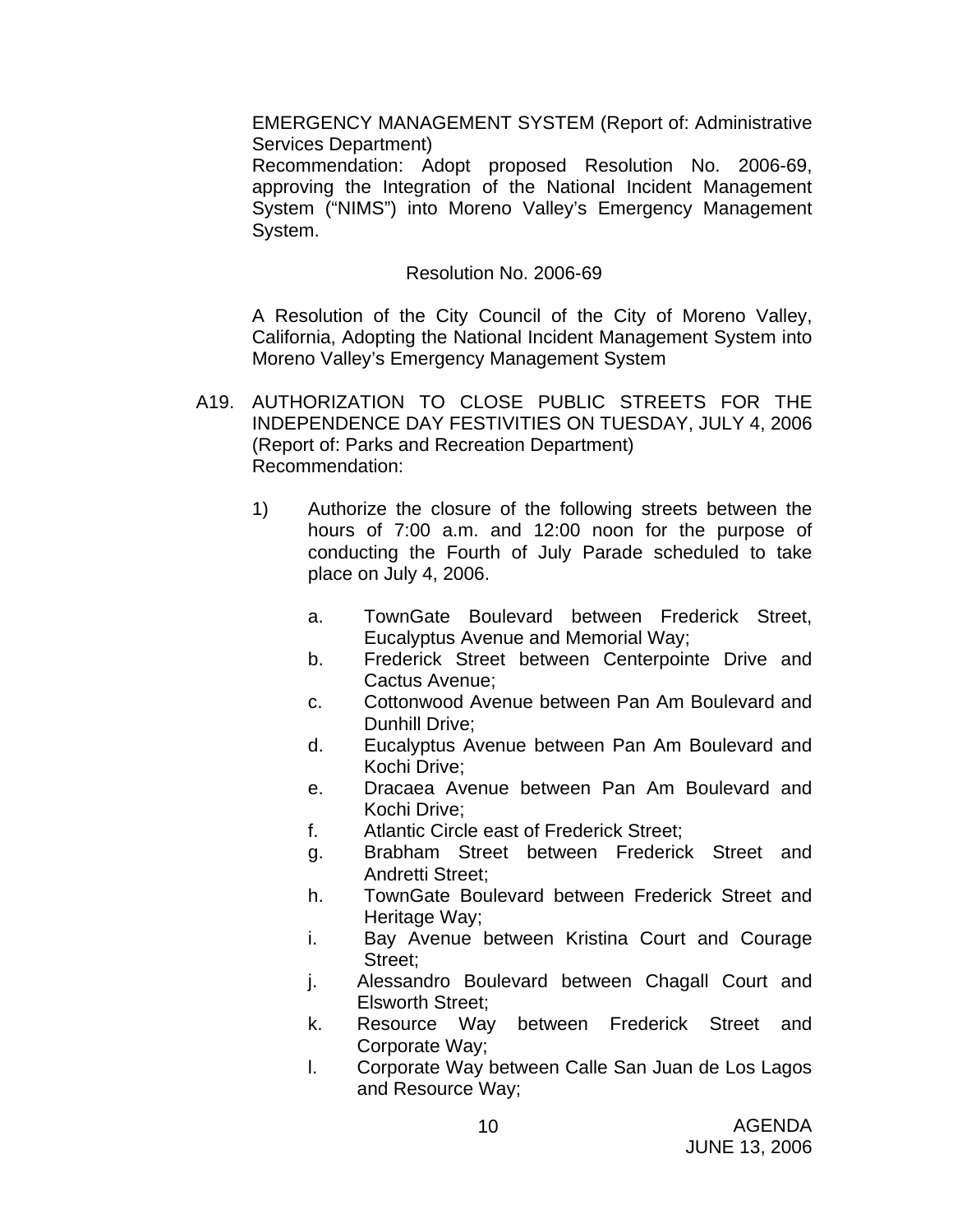- m. Calle San Juan de Los Lagos between Frederick Street and Veterans Way;
- n. Veterans Way between Cactus Avenue and Alessandro Boulevard; and
- o. Heritage Way between TownGate Boulevard and Town Circle.
- 2) Authorize the closure of the following streets to through traffic, to remain open only to residents, between the hours of 11:00 a.m. and 9:00 p.m. for the purpose of conducting the Fourth of July Festival and Fireworks Program scheduled to take place on July 4, 2006.
	- a. Petaluma Avenue between Napa Valley and Morrison Street;
	- b. Napa Valley between Dracaea Avenue and Petaluma Avenue;
	- c. Lakeport Drive at Cottonwood Avenue;
	- d. Burney Pass Drive between Cottonwood Avenue and Dracaea Avenue;
	- e. Rockport Drive between Yuba Pass Road and Morrison Street;
	- f. Dracaea Avenue between Morrison Street and Nason Street;
	- g. Letterman Street at Cottonwood Avenue;
	- h. Athletics Drive at Cottonwood Avenue; and
	- i. Mascot Lane at Dracaea Avenue.

The streets closed to through traffic are to prevent overflow parking from the fireworks program into residential areas. Also, for a short period and immediately following the fireworks display, staff recommends that the City Council authorize one-way traffic on various streets in the vicinity of Morrison Park as directed by the Moreno Valley Police Department.

# **B. CONSENT CALENDAR** - **COMMUNITY SERVICES DISTRICT**

- B1. ORDINANCES FIRST READING BY TITLE ONLY Recommendation: Waive reading of all Ordinance Introductions and read by title only.
- B2. MINUTES SPECIAL MEETING OF MAY 10, 2006 (Report of: City Clerk's Department) Recommendation: Approve as submitted.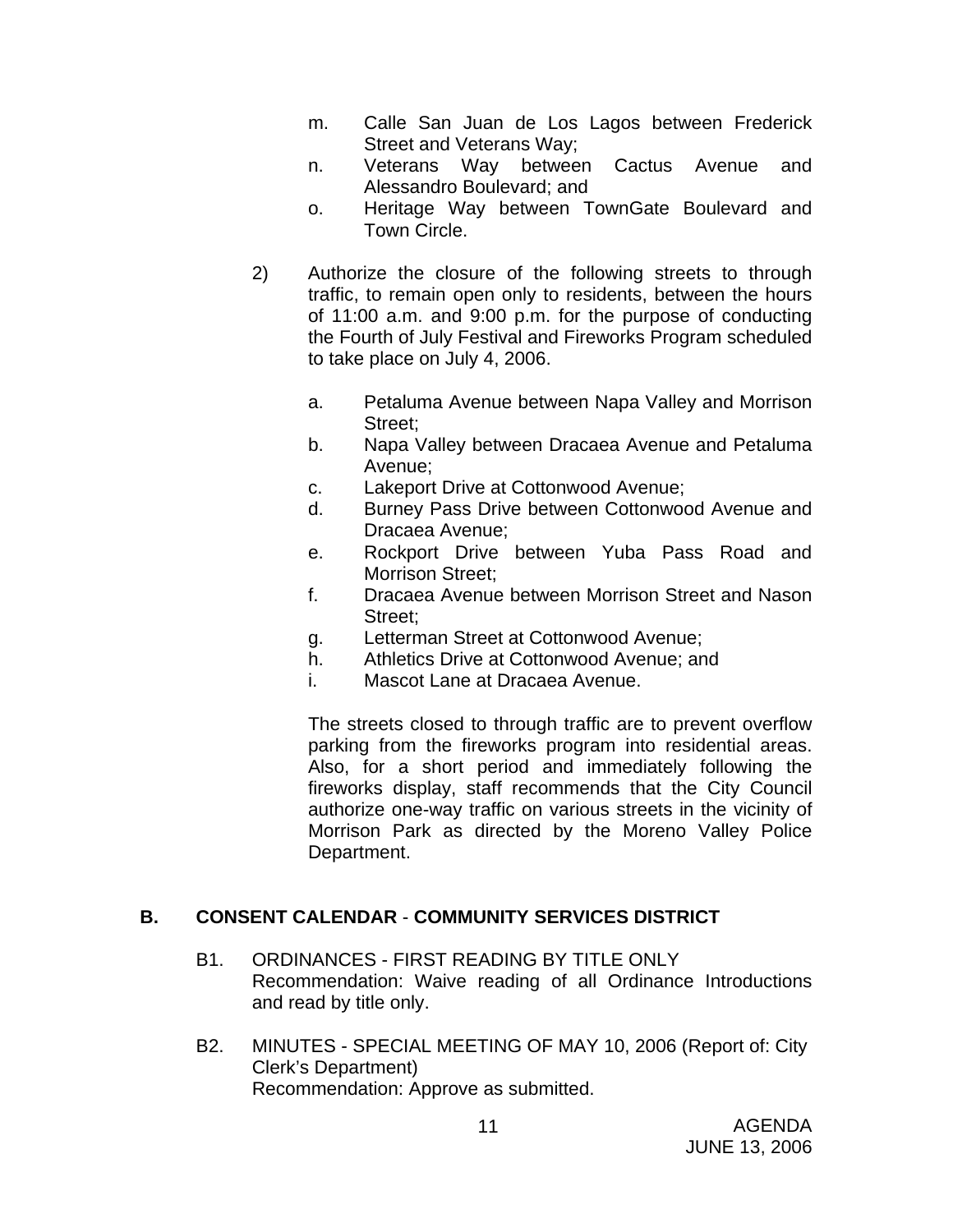- B3. MINUTES REGULAR MEETING OF MAY 23, 2006 (Report of: City Clerk's Department) Recommendation: Approve as submitted.
- B4. CERTIFICATION OF COMMUNITY FACILITIES DISTRICT NO. 1 (NEIGHBORHOOD PARK MAINTENANCE) ANNEXATIONS 2006- 14, 2006-15, 2006-16 AND 2006-17 (Report of: Public Works Department) Recommendation:
	- 1. Approve and Adopt Resolution No. CSD 2006-13; a Resolution of the Moreno Valley Community Services District of the City of Moreno Valley, California, certifying the results of an election and adding property to Community Facilities District No. 1 ("CFD No. 1") for Annexation No. 2006-14;

#### Resolution No. CSD 2006-13

A Resolution of the Moreno Valley Community Services District of the City of Moreno Valley, California, Certifying the Results of an Election and Adding Property to Community Facilities District No. 1 (Annexation No. 2006-14)

2. Approve and Adopt Resolution No. CSD 2006-14; a Resolution of the Moreno Valley Community Services District of the City of Moreno Valley, California, certifying the results of an election and adding property to Community Facilities District No. 1 ("CFD No. 1") for Annexation No. 2006-15;

#### Resolution No. CSD 2006-14

A Resolution of the Moreno Valley Community Services District of the City of Moreno Valley, California, Certifying the Results of an Election and Adding Property to Community Facilities District No. 1 (Annexation No. 2006-15)

3. Approve and Adopt Resolution No. CSD 2006-15; a Resolution of the Moreno Valley Community Services District of the City of Moreno Valley, California, certifying the results of an election and adding property to Community Facilities District No. 1 ("CFD No. 1") for Annexation No. 2006-16;

#### Resolution No. CSD 2006-15

A Resolution of the Moreno Valley Community Services District of the City of Moreno Valley, California, Certifying the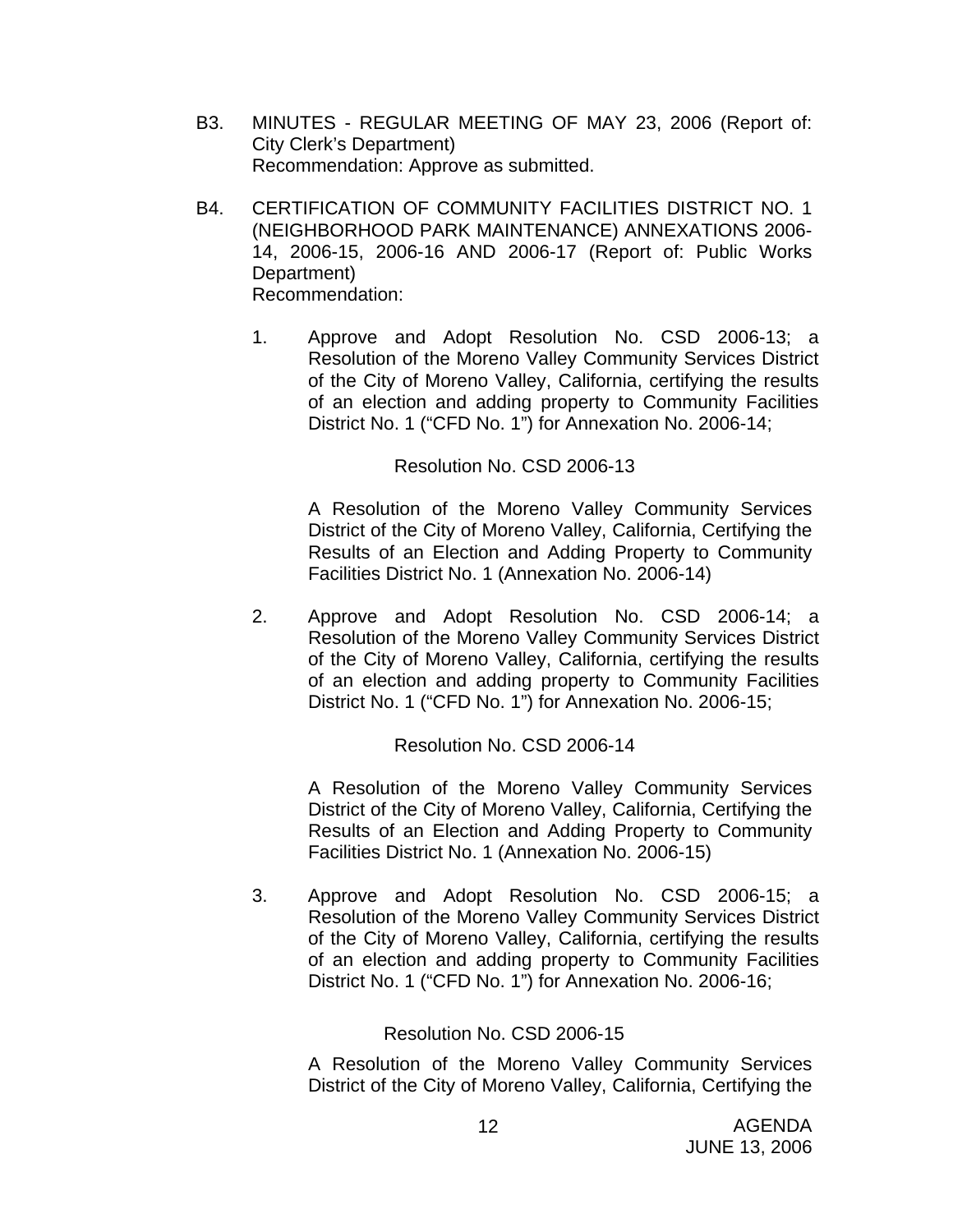Results of an Election and Adding Property to Community Facilities District No. 1 (Annexation No. 2006-16)

4. Approve and Adopt Resolution No. CSD 2006-16; a Resolution of the Moreno Valley Community Services District of the City of Moreno Valley, California, certifying the results of an election and adding property to Community Facilities District No. 1 ("CFD No. 1") for Annexation No. 2006-17

Resolution No. CSD 2006-16

 A Resolution of the Moreno Valley Community Services District of the City of Moreno Valley, California, Certifying the Results of an Election and Adding Property to Community Facilities District No. 1 (Annexation No. 2006-17)

- B5. PUBLIC MEETING REGARDING MAIL BALLOT PROCEEDINGS FOR TRACT 22180-2 AND -3 BALLOTED ITEMS: CSD ZONE B AND CSD ZONE D; APN 316-110-004 ONLY IN TENTATIVE TRACT 33381 BALLOTED ITEM: CSD ZONE B (Report of: Public Works Department) Recommendation: Accept public comments regarding the mail ballot proceeding for:
	- a) Tract 22180-2 and 3 (and all the affected phases) for inclusion into and approval of the annual parcel charge for CSD Zone B (Residential Street Lighting) and CSD Zone D (Parkway Landscape Maintenance); and
	- b) APN 316-110-004 in Tentative Tract 33381 for inclusion into and approval of the annual parcel charge for CSD Zone B.
- B6. PUBLIC MEETING REGARDING MAIL BALLOT PROCEEDINGS FOR TENTATIVE PARCEL MAP 34411 AND PANORAMA DEVELOPMENT, ASSESSOR PARCEL NUMBER (APN) 312-020- 015, AND RIDGE MORENO VALLEY, LLC – APNS 297-170-013, 297-170-014, 297-170-050, 297-170-054 AND 297-190-005 BALLOTED ITEM: CSD ZONE M (Report of: Public Works Department) Recommendation: Accept public comments regarding the mail ballot proceedings for:
	- a) Tentative Parcel Map 34411, Panorama Development APN 312-020-015 (and any division thereof) and Ridge Moreno Valley, LLC – APNs 297-170-013, 297-170-014, 297-170-050, 297-150-054 and 297-190-005 (and any division thereof) for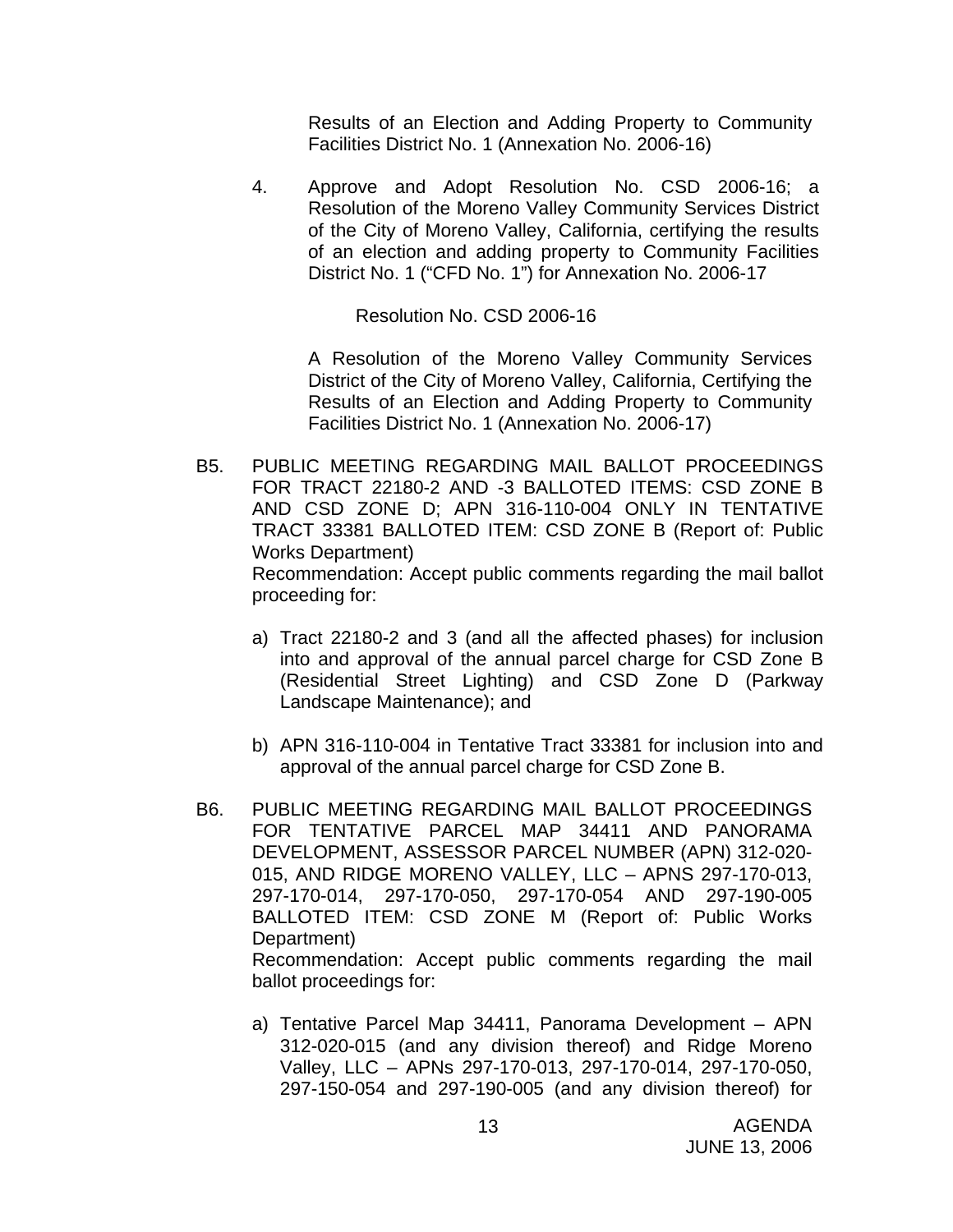inclusion into CSD Zone M (Commercial, Industrial and Multifamily Improved Median Maintenance) and approval of the annual parcel charge.

- B7. AUTHORIZATION TO CLOSE PUBLIC STREETS FOR THE INDEPENDENCE DAY FESTIVITIES ON TUESDAY, JULY 4, 2006 (Report of: Parks and Recreation Department) Recommendation:
	- 1) Authorize the closure of the following streets between the hours of 7:00 a.m. and 12:00 noon for the purpose of conducting the Fourth of July Parade scheduled to take place on July 4, 2006.
		- a. TownGate Boulevard between Frederick Street, Eucalyptus Avenue and Memorial Way;
		- b. Frederick Street between Centerpointe Drive and Cactus Avenue;
		- c. Cottonwood Avenue between Pan Am Boulevard and Dunhill Drive;
		- d. Eucalyptus Avenue between Pan Am Boulevard and Kochi Drive;
		- e. Dracaea Avenue between Pan Am Boulevard and Kochi Drive;
		- f. Atlantic Circle east of Frederick Street;
		- g. Brabham Street between Frederick Street and Andretti Street;
		- h. TownGate Boulevard between Frederick Street and Heritage Way;
		- i. Bay Avenue between Kristina Court and Courage Street;
		- j. Alessandro Boulevard between Chagall Court and Elsworth Street;
		- k. Resource Way between Frederick Street and Corporate Way;
		- l. Corporate Way between Calle San Juan de Los Lagos and Resource Way;
		- m. Calle San Juan de Los Lagos between Frederick Street and Veterans Way;
		- n. Veterans Way between Cactus Avenue and Alessandro Boulevard; and
		- o. Heritage Way between TownGate Boulevard and Town Circle.
	- 2) Authorize the closure of the following streets to through traffic, to remain open only to residents, between the hours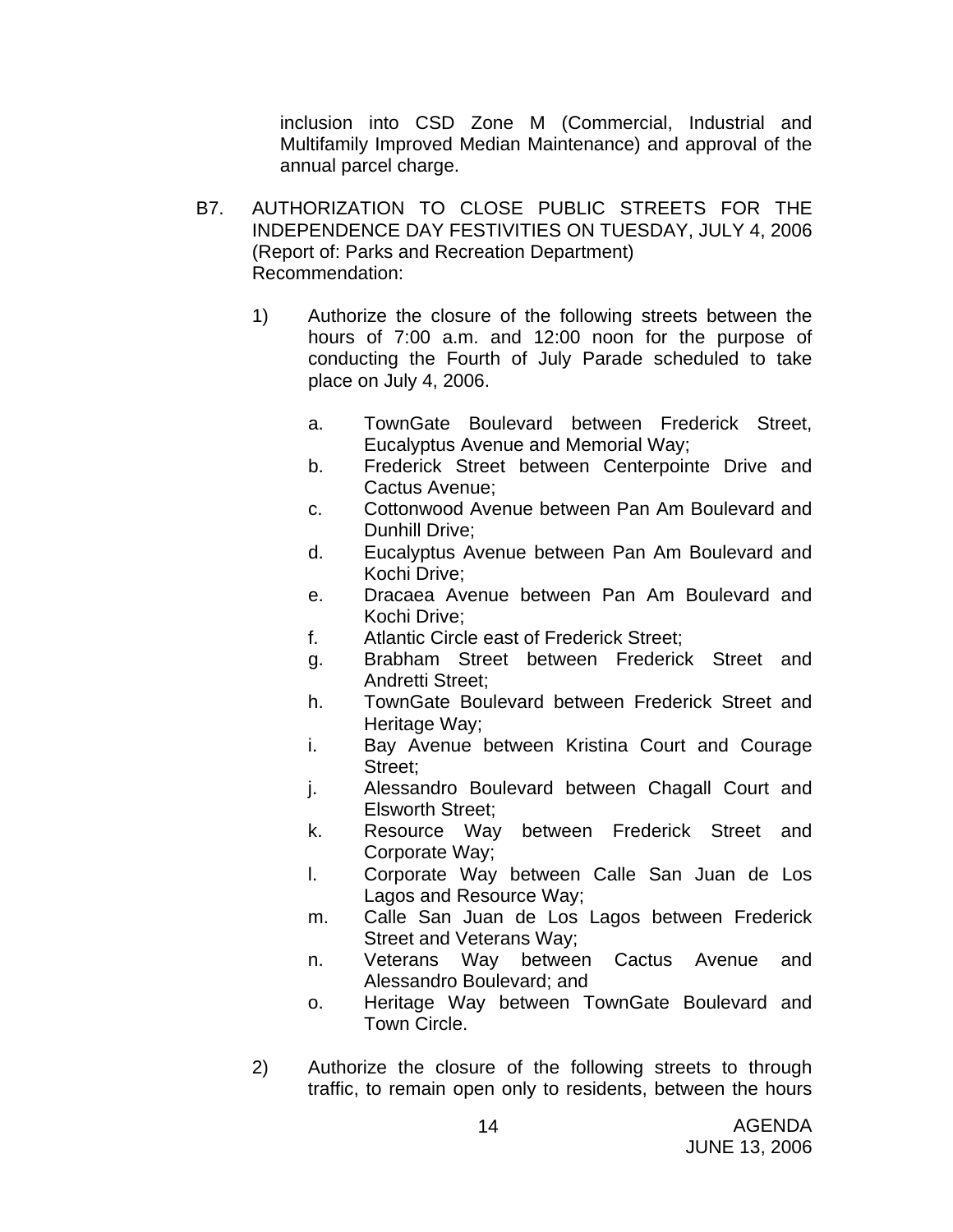of 11:00 a.m. and 9:00 p.m. for the purpose of conducting the Fourth of July Festival and Fireworks Program scheduled to take place on July 4, 2006.

- a. Petaluma Avenue between Napa Valley and Morrison Street:
- b. Napa Valley between Dracaea Avenue and Petaluma Avenue;
- c. Lakeport Drive at Cottonwood Avenue;
- d. Burney Pass Drive between Cottonwood Avenue and Dracaea Avenue;
- e. Rockport Drive between Yuba Pass Road and Morrison Street;
- f. Dracaea Avenue between Morrison Street and Nason Street:
- g. Letterman Street at Cottonwood Avenue;
- h. Athletics Drive at Cottonwood Avenue; and
- i. Mascot Lane at Dracaea Avenue.

The streets closed to through traffic are to prevent overflow parking from the fireworks program into residential areas. Also, for a short period and immediately following the fireworks display, staff recommends that the City Council authorize one-way traffic on various streets in the vicinity of Morrison Park as directed by the Moreno Valley Police Department.

# **C. CONSENT CALENDAR** - **COMMUNITY REDEVELOPMENT AGENCY**

- C1. ORDINANCES FIRST READING BY TITLE ONLY Recommendation: Waive reading of all Ordinance Introductions and read by title only.
- C2. MINUTES SPECIAL MEETING OF MAY 10, 2006 (Report of: City Clerk's Department) Recommendation: Approve as submitted.
- C3. MINUTES REGULAR MEETING OF MAY 23, 2006 (Report of: City Clerk's Department) Recommendation: Approve as submitted.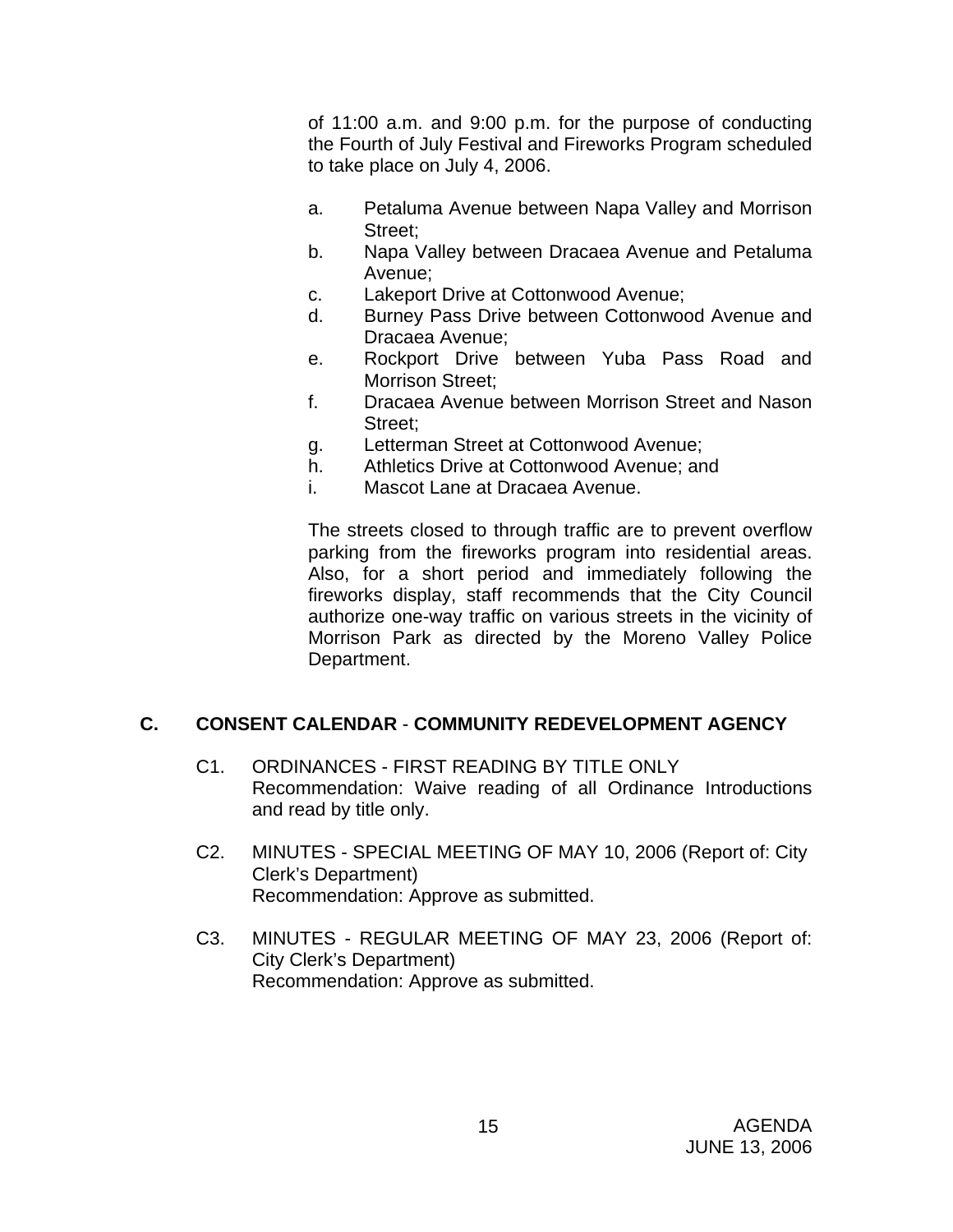## **D. CONSENT CALENDAR** - **BOARD OF LIBRARY TRUSTEES**

- D1. ORDINANCES FIRST READING BY TITLE ONLY Recommendation: Waive reading of all Ordinance Introductions and read by title only.
- D2. MINUTES REGULAR MEETING OF MAY 23, 2006 (Report of: City Clerk's Department) Recommendation: Approve as submitted.

# **E. PUBLIC HEARINGS**

Questions or comments from the public on a Public Hearing matter are limited to five minutes per individual and must pertain to the subject under consideration.

 Those wishing to speak should complete and submit a GOLDENROD speaker slip to the Bailiff.

- E1. PUBLIC HEARING REGARDING MAIL BALLOT PROCEEDINGS FOR THE PROPOSED INCREASE IN THE CSD ZONE E (HIGH-SERVICE-LEVEL PARKWAY LANDSCAPE MAINTENANCE) ANNUAL PARCEL CHARGE FOR SUB ZONE E-3 (MORENO VALLEY RANCH – WEST) AND THE PROPOSED INCREASE IN THE CSD ZONE E-1A (WALLS/INTERNAL LANDSCAPE MAINTENANCE) ANNUAL PARCEL CHARGE FOR RENAISSANCE PARK (Report of: Public Works Department) Recommendation: That the Mayor and members of the City Council, acting in their respective capacities as President and Members of the Board of Directors of the Moreno Valley Community Services District (the "CSD Board"), after conducting the public hearing:
	- 1. Tabulate the mail ballots for the proposed increase in the CSD Zone E annual parcel charge for sub-zone E-3 (Moreno Valley Ranch-West) and the proposed increase in the CSD Zone E-1A annual parcel charge for Renaissance Park;
	- 2. Verify and accept the results of the mail ballot proceeding as identified on the Official Tally Sheet and Assessor Parcel Number (APN) listing;
	- 3. Receive and file with the City Clerk's office the accepted Official Tally Sheet and APN listing; and
	- 4. If approved, authorize and impose the approved CSD Zone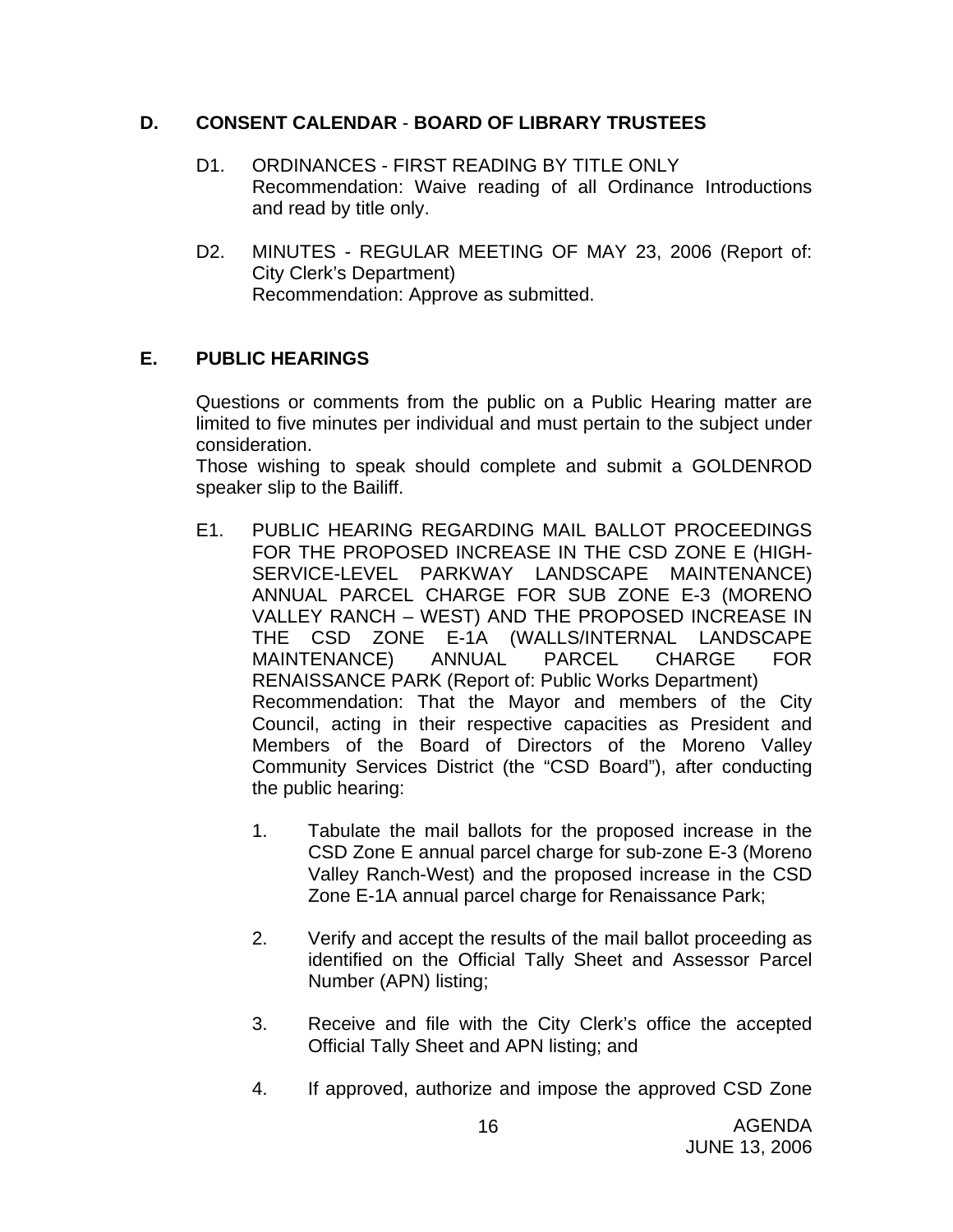E parcel charge for sub-zone E-3 (Moreno Valley Ranch-West) and the approved CSD Zone E-1A annual parcel charge for Renaissance Park.

- E2. PUBLIC HEARING TO CONSIDER PUBLIC COMMENTS REGARDING THE NATIONAL POLLUTANT DISCHARGE ELIMINATION SYSTEM (NPDES) REGULATORY RATE SCHEDULE FOR NEW RESIDENTIAL AND COMMON INTEREST, COMMERCIAL, INDUSTRIAL AND QUASI-PUBLIC USE DEVELOPMENT PROPOSED FISCAL YEAR 2006/2007 ANNUAL RATES (Report of: Public Works Department) Recommendation: That the City Council:
	- 1. Conduct a Public Hearing to consider all objections or protests of the NPDES Regulatory Rate as provided in the Public Notice; and
	- 2. Adopt Resolution No. 2006-63 a Resolution of the City of Moreno Valley, California, authorizing and approving the levy of the National Pollutant Discharge Elimination System (NPDES) Regulatory Rate for New Residential and Common Interest, Commercial, Industrial and Quasi-Public Use Developments on the County of Riverside Property Tax Roll.

## Resolution No. 2006-63

A Resolution of the City Council of the City of Moreno Valley, California, Approving the Levy of the National Pollutant Discharge Elimination System (NPDES) Regulatory Rate for New Residential and Common Interest, Commercial, Industrial and Quasi-Public Use Developments on the County of Riverside Property Tax Roll

- E3. PUBLIC HEARING TO CONSIDER APPROVING THE CONTINUANCE OF CURRENT MORENO VALLEY COMMUNITY SERVICES DISTRICT ANNUAL PARCEL CHARGES PROPOSED FOR FISCAL YEAR 2006/2007 (Report of: Public Works Department) Recommendation: That the City Council acting in their respective capacities as President and Members of the Board of Directors of the Moreno Valley Community Services District (CSD) ("the Board"), approve and adopt:
	- 1) Resolution No. CSD 2006-17 (Zone A);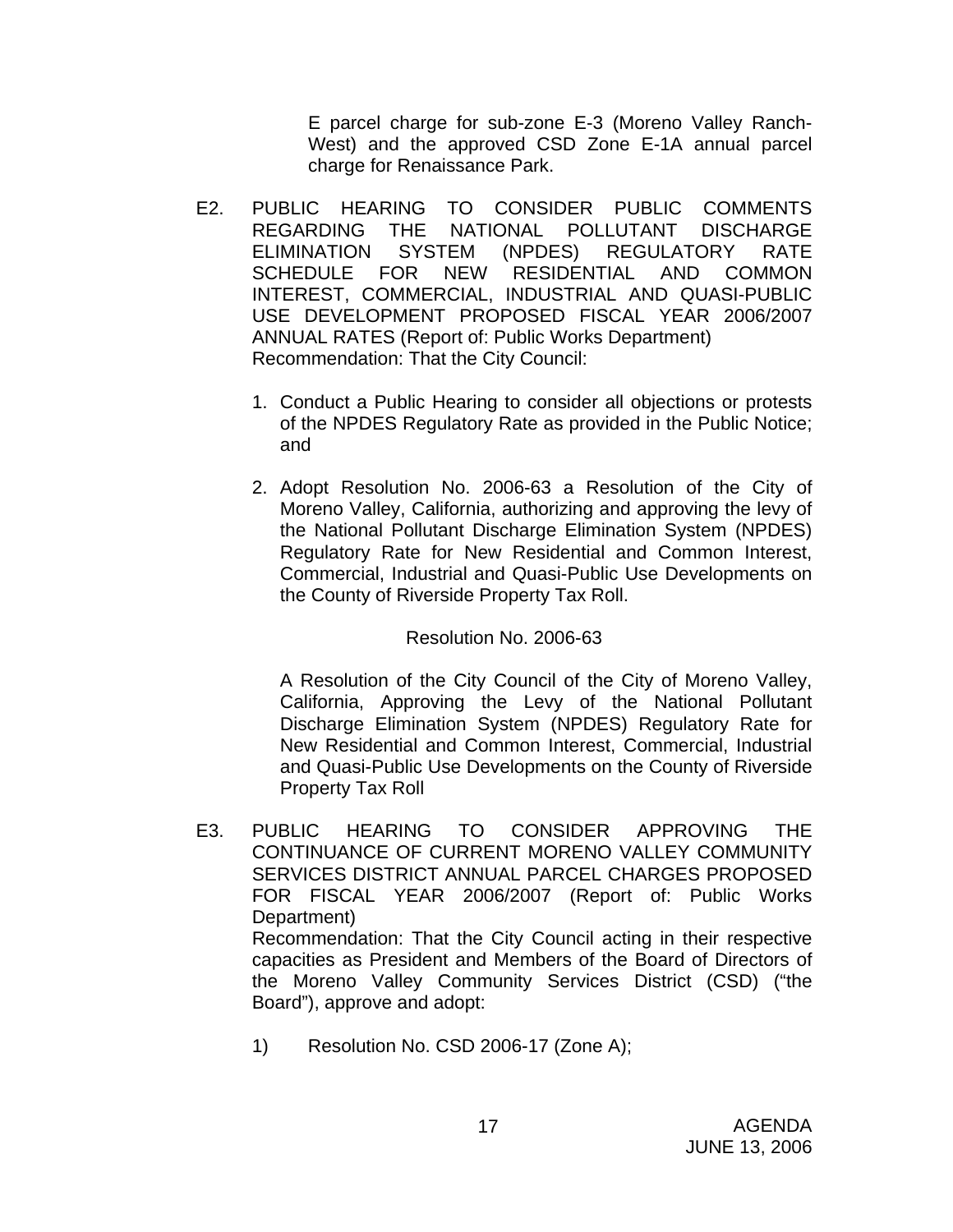#### Resolution No. CSD 2006-17

 A Resolution of the Moreno Valley Community Services District of the City of Moreno Valley, California, Approving the Continuance of the Currently Approved Parcel Charge for Furnishing Improvements and Maintenance for Parks and Recreation Services During Fiscal Year 2006/2007

2) Resolution No. CSD 2006-18 (Zone B);

Resolution No. CSD 2006-18

 A Resolution of the Moreno Valley Community Services District of the City of Moreno Valley, California, Approving the Continuance of the Currently Approved Parcel Charge for Furnishing Improvements and Maintenance for Residential Street Lighting Services During Fiscal Year 2006/2007

3) Resolution No. CSD 2006-19 (Zone C);

Resolution No. CSD 2006-19

A Resolution of the Moreno Valley Community Services District of the City of Moreno Valley, California, Approving the Continuance of the Currently Approved Parcel Charge for Furnishing Improvements and Maintenance for Intersection and Arterial Street Lighting Services During Fiscal Year 2006/2007

4) Resolution No. CSD 2006-20 (Zone D);

Resolution No. CSD 2006-20

A Resolution of the Moreno Valley Community Services District of the City of Moreno Valley, California, Approving the Continuance of the Currently Approved Parcel Charge for Furnishing Parkway Landscape Improvement and Maintenance Services During Fiscal Year 2006/2007

5) Resolution No. CSD 2006-21 (Zone E);

Resolution No. CSD 2006-21

A Resolution of the Moreno Valley Community Services District of the City of Moreno Valley, California, Approving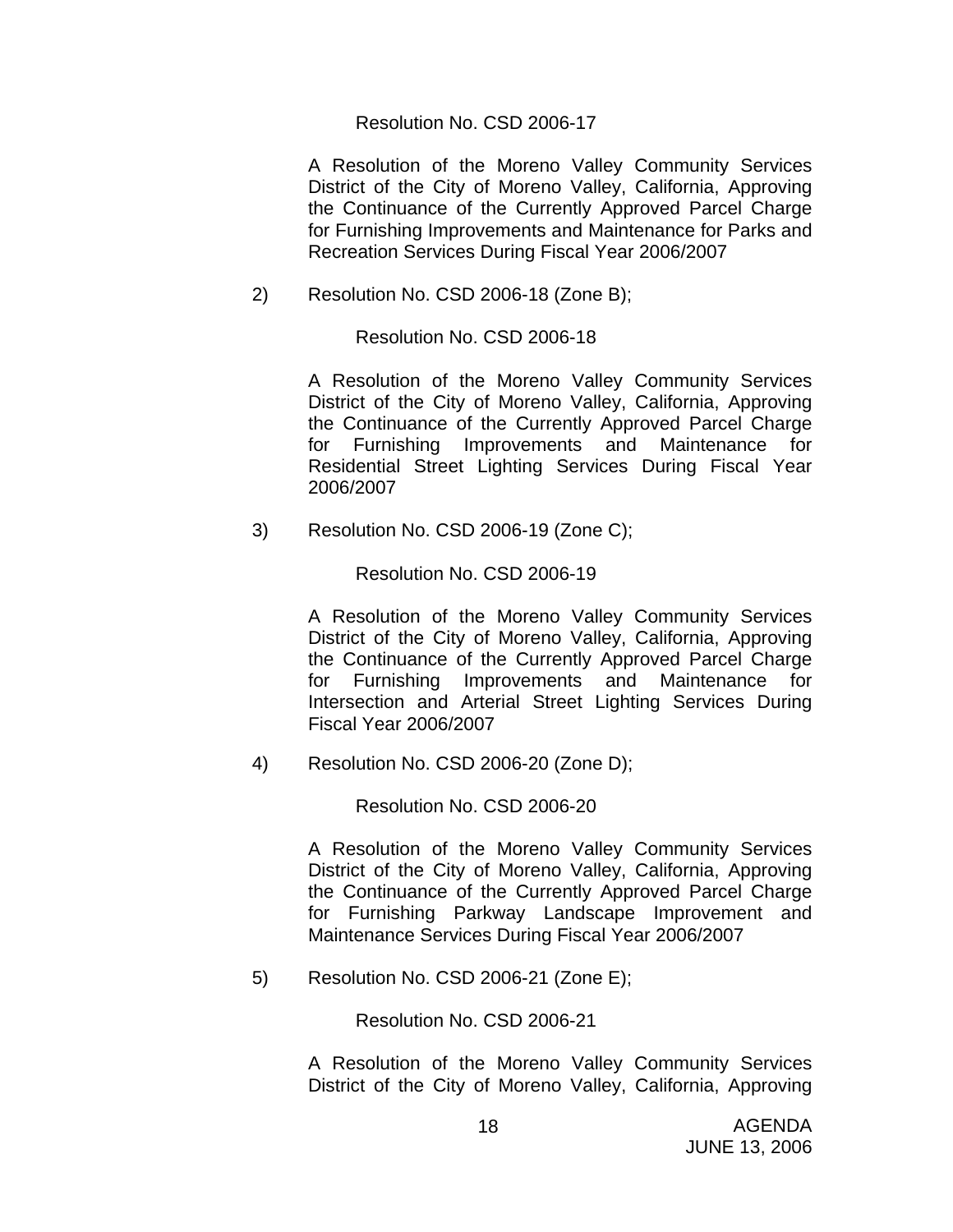the Continuance of the Currently Approved Parcel Charge for Furnishing High-Service-Level Parkway Improvement and Maintenance Services During Fiscal Year 2006/2007

6) Resolution No. CSD 2006-22 (Zone E-1A);

Resolution No. CSD 2006-22

A Resolution of the Moreno Valley Community Services District of the City of Moreno Valley, California, Approving the Continuance of the Currently Approved Parcel Charge for Furnishing Zone E-1A Renaissance Park – Walls/Internal Parkway Landscape Maintenance Services During Fiscal Year 2006/2007

7) Resolution No. 2006-23 (Zone E-3A);

Resolution No. CSD 2006-23

 A Resolution of the Moreno Valley Community Services District of the City of Moreno Valley, California, Approving the Continuance of the Currently Approved Parcel Charge for Providing Zone E-3A (Lasselle Powerline Parkway – Walls/Internal Parkway Landscape Maintenance) Services During Fiscal Year 2006/2007

8) Resolution No. 2006-24 (Zone E-4A);

Resolution No. CSD 2006-24

A Resolution of the Moreno Valley Community Services District of the City of Moreno Valley, California, Approving the Continuance of the Currently Approved Parcel Charge for Providing Zone E-4A (Daybreak Development – Internal Parkway Landscape Maintenance) Services During Fiscal Year 2006/2007

9) Resolution No. CSD 2006-25 (Zone M);

Resolution No. CSD 2006-25

A Resolution of the Moreno Valley Community Services District of the City of Moreno Valley, California, Approving the Continuance of the Currently Approved Zone M Parcel Charge Calculation for Furnishing Commercial/Industrial/Multifamily Improved Median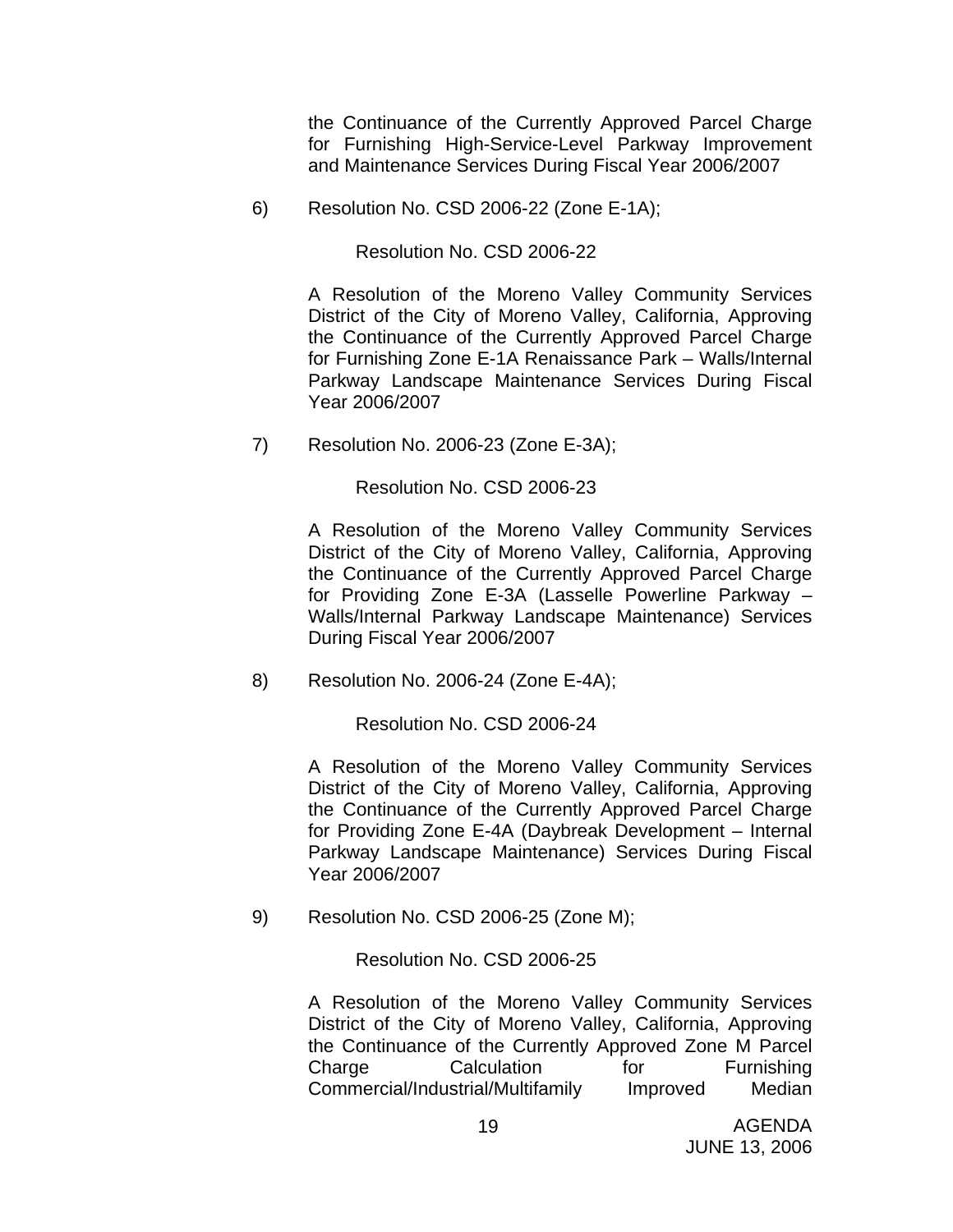Maintenance Services During Fiscal Year 2006/2007

E4. PUBLIC HEARING TO CONSIDER APPROVAL AND ADOPTION OF MORENO VALLEY COMMUNITY FACILITIES DISTRICT NO. 87-1 (TOWNGATE) ANNUAL SPECIAL TAX LEVY (Report of: Public Works Department) Recommendation: That the City Council, acting in its capacity as the legislative body of Community Facilities District (CFD) No. 87-1 (Towngate), approve and adopt Resolution No. 2006-64 implementing the rate and method of apportionment of the special tax levy required to cover the 2006/2007 annual debt service of CFD No. 87-1 (Towngate), as submitted in the Special Tax Report on file in the office of the City Treasurer.

## Resolution No. 2006-64

 A Resolution of the City Council of the City of Moreno Valley, California, Accepting and Approving the Special Tax Report for Fiscal Year 2006/2007 Regarding Community Facilities District No. 87-1 (Towngate)

E5. PUBLIC HEARING TO CONSIDER APPROVAL AND ADOPTION OF MORENO VALLEY COMMUNITY FACILITIES DISTRICT NO. 87-1 (TOWNGATE) IMPROVEMENT AREA NO. 1 ANNUAL SPECIAL TAX LEVY (Report of: Public Works Department) Recommendation: That the City Council, acting in its capacity as the legislative body of Community Facilities District (CFD) No. 87-1 (Towngate) Improvement Area No. 1 (the "District"), approve and adopt Resolution No. 2006-65 implementing the rate and method of apportionment of the special tax levy required to cover the annual debt service of CFD No. 87-1 (Towngate) Improvement Area No. 1, as submitted in the Special Tax Report on file in the office of the City Treasurer.

## Resolution No. 2006-65

 A Resolution of the City Council of the City of Moreno Valley, California, Accepting and Approving the Report for Fiscal Year 2006/2007 Regarding Community Facilities District No. 87-1 (Towngate) Improvement Area No. 1

E6. PUBLIC HEARING TO CONSIDER APPROVAL AND ADOPTION OF MORENO VALLEY COMMUNITY FACILITIES DISTRICT NO. 1 (NEIGHBORHOOD PARK MAINTENANCE) ANNUAL SPECIAL TAX LEVY (Report of: Public Works Department) Recommendation: That the City Council, acting in the capacity as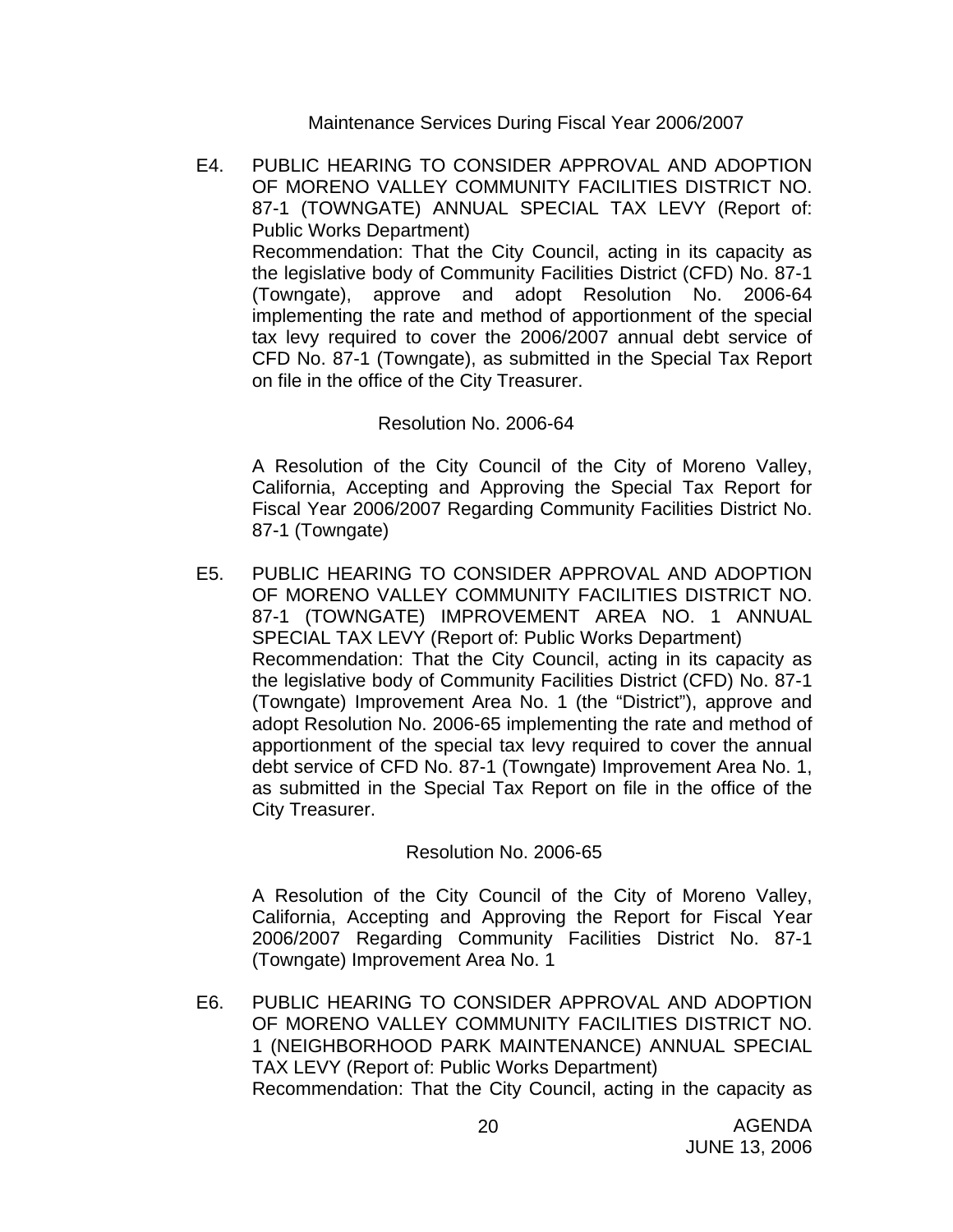the Board of Directors of the Moreno Valley Community Services District (CSD) (the "Board") and as the legislative body of Community Facilities District (CFD) No. 1 (Neighborhood Park Maintenance), approve and adopt Resolution No. CSD 2006-26 implementing the rate and method of apportionment of the special tax levy required to cover the Special Tax Requirement as submitted in the Special Tax Report on file in the office of the City Treasurer.

## Resolution No. CSD 2006-26

 A Resolution of the Moreno Valley Community Services District of the City of Moreno Valley, California, Accepting and Approving the Special Tax Report for Fiscal Year 2006/2007 Regarding Community Facilities District No. 1 (Neighborhood Park Maintenance)

E7. PUBLIC HEARING TO CONSIDER APPROVAL AND ADOPTION OF COMMUNITY FACILITIES DISTRICT NO. 3 OF THE CITY OF MORENO VALLEY (AUTO MALL REFINANCING) SPECIAL TAX BONDS, SERIES 2000 ANNUAL SPECIAL TAX LEVY (Report of: Public Works Department)

 Recommendation: That the City Council, acting in its capacity as the legislative body of Community Facilities District No. 3 of the City of Moreno Valley (Auto Mall Refinancing) ("CFD No. 3"), approve and adopt Resolution No. 2006-72 implementing the rate and method of apportionment of the special tax levy required to cover the annual debt service of CFD No. 3, as submitted in the Special Tax Report on file in the office of the City Treasurer.

## Resolution No. 2006-72

A Resolution of the City Council of the City of Moreno Valley, California, Accepting and Approving the Special Tax Report for Fiscal Year 2006/2007 Regarding Community Facilities District No. 3 of the City of Moreno Valley (Auto Mall Refinancing)

## **F. ITEMS REMOVED FROM CONSENT CALENDARS FOR DISCUSSION OR SEPARATE ACTION**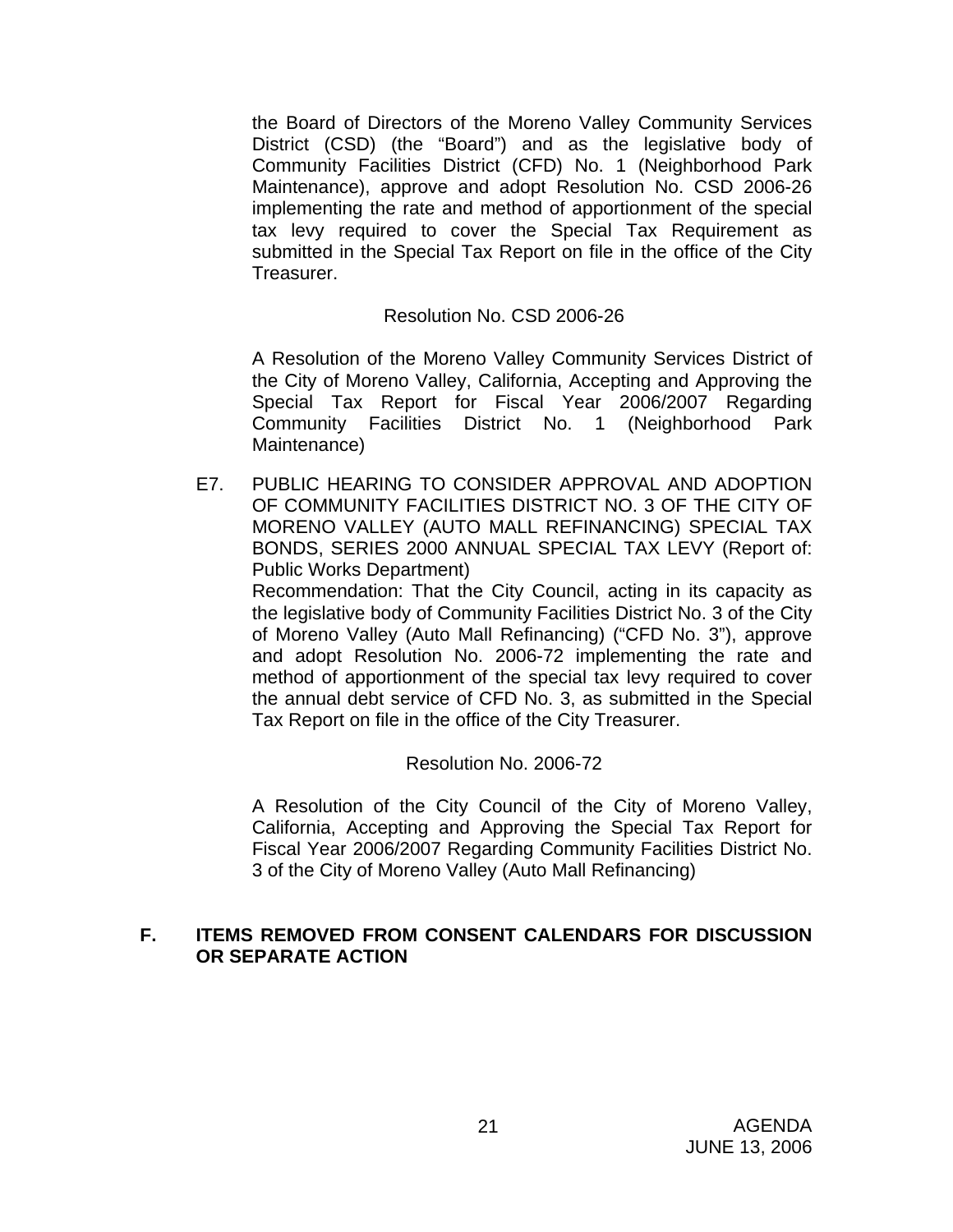## **G. REPORTS**

- G1. REPORTS ON REGIONAL AND REIMBURSABLE ACTIVITIES
	- a.) Report on March Joint Powers Authority by Council Member **Stewart**
- G2. EMWD CACTUS AVENUE PIPELINE PROJECT PRESENTATION – ORAL PRESENTATION BY CHARLIE BACKMAN, ASSISTANT GENERAL MANAGER OF EASTERN MUNICIPAL WATER **DISTRICT**
- G3. GENERAL MUNICIPAL ELECTION NOVEMBER 7, 2006 RESOLUTIONS CALLING AND GIVING NOTICE; REQUESTING CONSOLIDATION WITH STATEWIDE GENERAL ELECTION; AND ADOPTING REGULATIONS PERTAINING TO CANDIDATES' STATEMENTS (Report of: City Clerk's Department) Recommendation: That the City Council:
	- 1. Adopt:

Resolution No. 2006-66, calling and giving notice of the holding of a general municipal election on Tuesday, November 7, 2006 of certain officers as required by the provisions of the laws of the State of California relating to general law cities;

## Resolution No. 2006-66

A Resolution of the City Council of the City of Moreno Valley, California, Calling and Giving Notice of the Holding of a General Municipal Election on Tuesday, November 7, 2006 of Certain Officers as Required by the Provisions of the Laws of the State of California Relating to General Law **Cities** 

Resolution No. 2006-67, requesting the Board of Supervisors of the County of Riverside to consolidate a general municipal election with the statewide general election to be held on Tuesday, November 7, 2006, pursuant to §10403 of the California Elections Code; and

## Resolution No. 2006-67

A Resolution of the City Council of the City of Moreno Valley,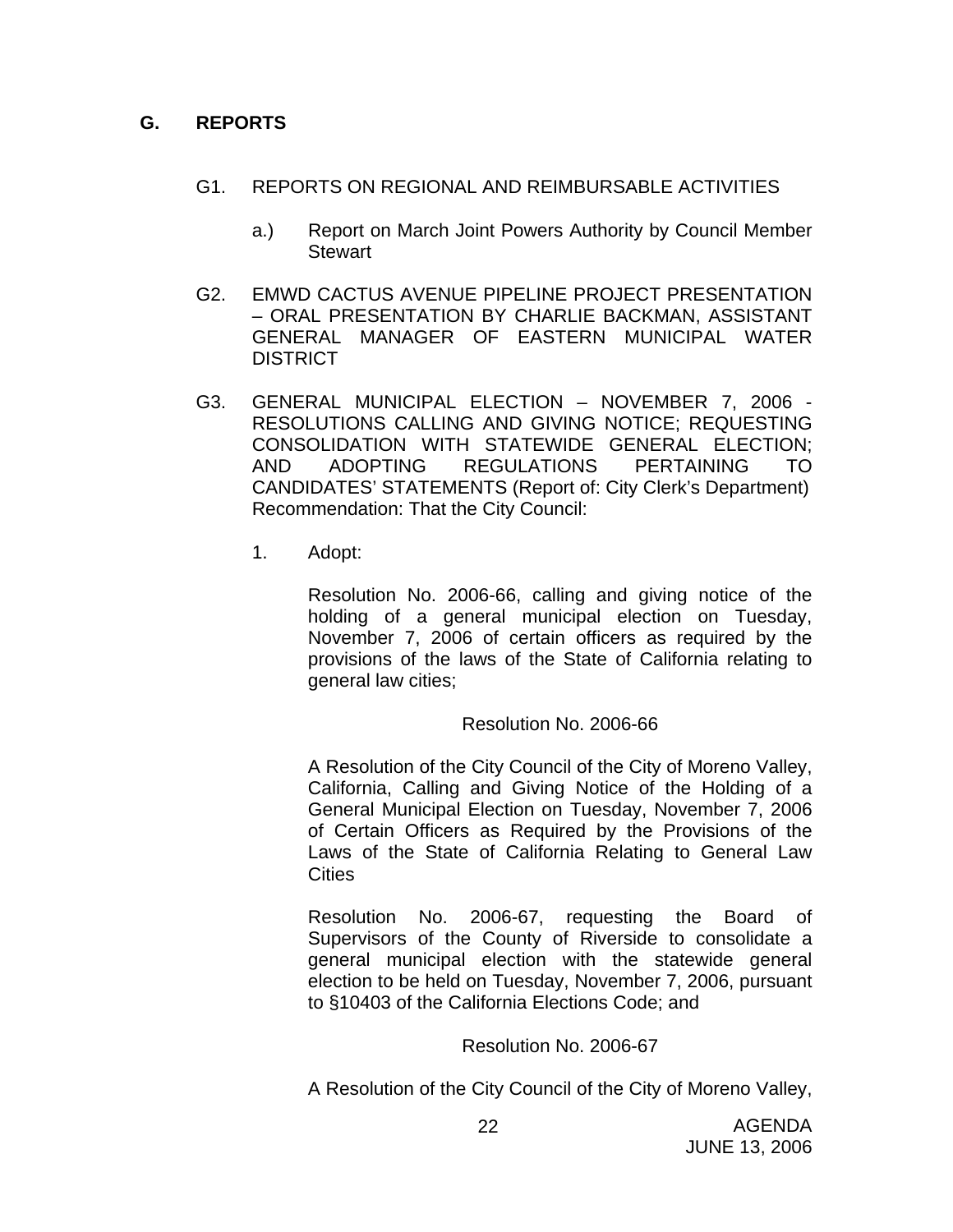California, Requesting the Board of Supervisors of the County of Riverside to Consolidate a General Municipal Election with the Statewide General Election to Be Held on Tuesday, November 7, 2006, Pursuant to Section 10403 of the California Elections Code

Resolution No. 2006-68, adopting regulations for candidates for elective office pertaining to candidates' statements submitted to the voters at an election to be held on Tuesday, November 7, 2006.

## Resolution No. 2006-68

A Resolution of the City Council of the City of Moreno Valley, California, Adopting Regulations for Candidates for Elective Office Pertaining to Candidates' Statements Submitted to the Voters for the Election to be held on Tuesday, November 7, 2006

- 2. Approve the Municipal Information Form and authorize the City Clerk to submit the completed form and the resolutions to the Registrar of Voters.
- G4. EIGHTH AMENDMENT TO JOINT EXERCISE OF POWERS AGREEMENT REGARDING THE RIVERSIDE COUNTY HABITAT CONSERVATION AGENCY (Report of: Community Development Department)

Recommendation: That the City Council:

- A. Approve the Eight Amendment to the Joint Exercise of Powers Agreement regarding the Riverside County Habitat Conservation Agency;
- B. Authorize the Mayor and City Clerk to execute the document concerning the Riverside County Habitat Conservation Agency; and
- C. Direct the City Clerk to forward said amendments to the Riverside County Habitat Conservation Agency.
- G5. ORDINANCE RELATING TO TEMPORARY POLITICAL SIGNS (Report of: City Clerk's Department) Recommendation: That the City Council introduce Ordinance No. 720, amending Section 9.12.040H of Chapter 9.12 of Title 9 of the City of Moreno Valley Municipal Code, relating to temporary political signs.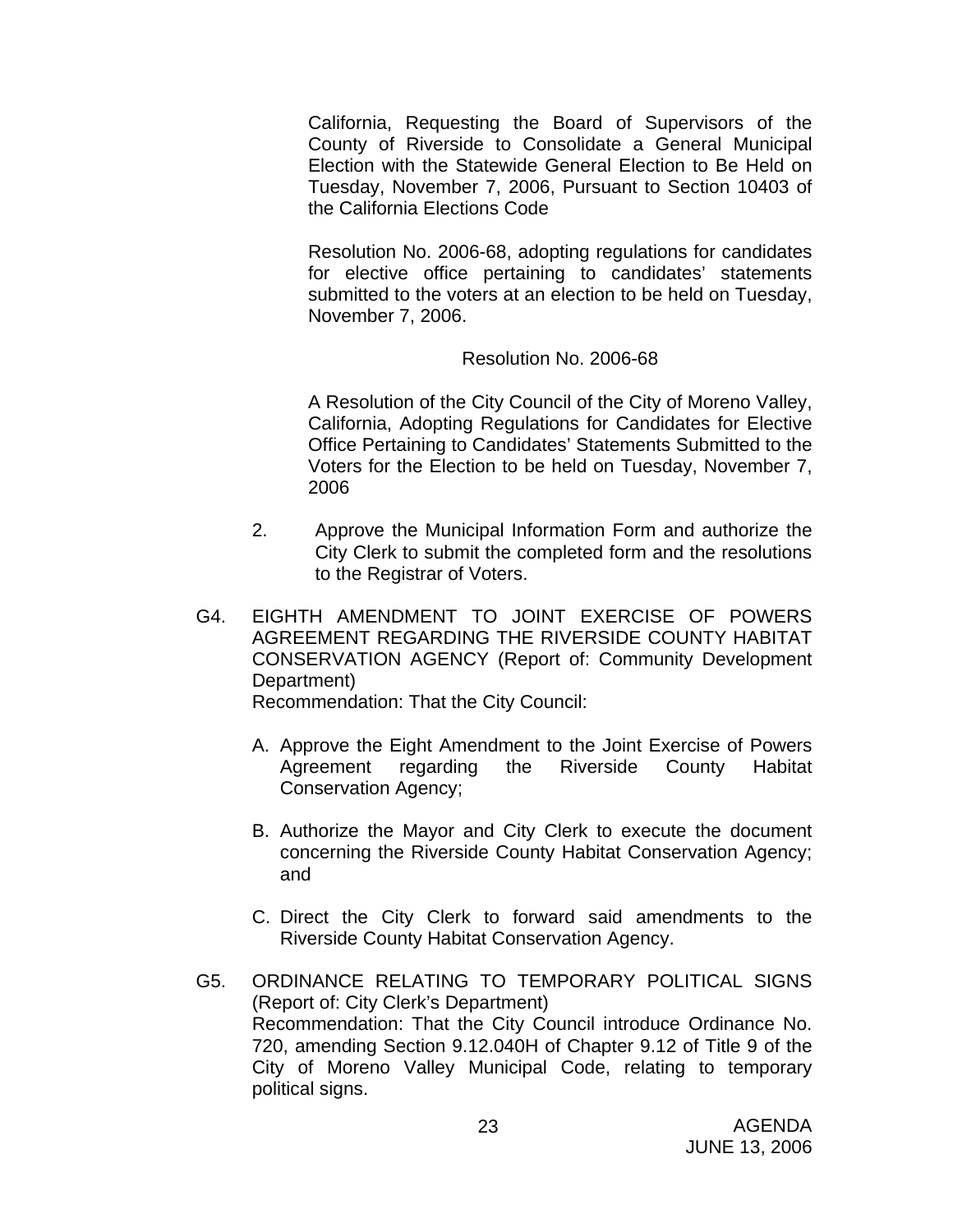#### Ordinance No. 720

 An Ordinance of the City of Moreno Valley Amending Section 9.12.040H of Chapter 9.12 of Title 9 of the City of Moreno Valley Municipal Code, Relating to Temporary Political Signs

G6. RESOLUTION DECLARING SUPPORT FOR LEGAL ALTERNATIVES TO ILLEGAL STREET RACING (Report of: City Clerk's Department) Recommendation: That the City Council adopt Resolution No. 2006-70, declaring its support for legal alternatives to illegal street racing.

#### Resolution No. 2006-70

 A Resolution of the City Council of the City of Moreno Valley, California, Declaring its Support for Legal Alternatives to Illegal Street Racing

G7. ALPHA III DEVELOPMENT COMPANY ONE MORENO VALLEY 240, L.P. (OAKWOOD APARTMENTS) AFFORDABLE HOUSING AGREEMENT (Report of: Economic Development Department) Recommendation: That the City Council and the Board of Directors of the Community Redevelopment Agency adopt Resolution No. 2006-71 and Resolution No. RDA 2006-02 approving the Affordable Housing Agreement between the Redevelopment Agency (Agency) and One Moreno Valley 240; and appropriate three million dollars (\$3,000,000) from account number 894.80325 (Multi-family Housing) to fund this project.

## Resolution No. 2006-71

 A Resolution of the City Council of the City of Moreno Valley Consenting to the Approval by the Community Redevelopment Agency of the City of Moreno Valley of an Affordable Housing Agreement by and between the Agency and One Moreno Valley 240, L.P., a California Limited Partnership, and Making Certain Findings in Connection Therewith

## Resolution No. RDA 2006-02

 A Resolution of the Community Redevelopment Agency of the City of Moreno Valley Approving an Affordable Housing Agreement by and between the Agency and One Moreno Valley 240, L.P., a California Limited Partnership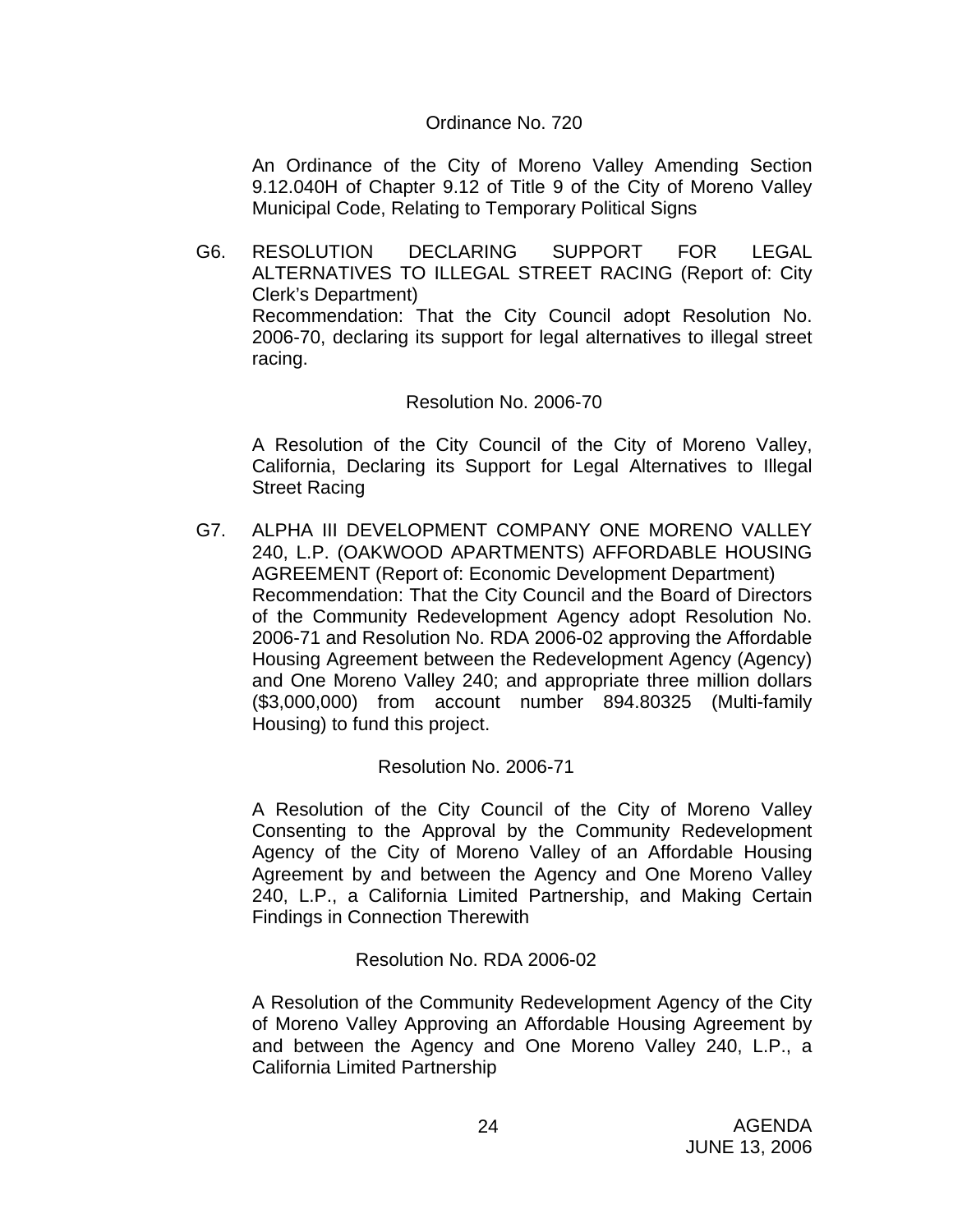G8. CONTINUED DISCUSSION ON FY 2006-07 PROPOSED BUDGET (Report of: Finance Department) Recommendation: That City Council continue its discussion on the FY 2006-07 Proposed Budget and provide direction to staff regarding the recommended service enhancements, or any operating or capital budget policy issues.

## **H. LEGISLATIVE ACTIONS**

ORDINANCES - 1ST READING AND INTRODUCTION - NONE

ORDINANCES - 2ND READING AND ADOPTION - NONE

ORDINANCES - URGENCY ORDINANCES - NONE

RESOLUTIONS – NONE

PUBLIC COMMENTS **ON ANY SUBJECT NOT ON THE AGENDA** UNDER THE JURISDICTION OF THE CITY COUNCIL

Those wishing to speak should complete and submit a BLUE speaker slip to the Bailiff. There is a three-minute time limit per person. All remarks and questions shall be addressed to the presiding officer or to the City Council and not to any individual Council member, staff member or other person.

## **CLOSING COMMENTS AND/OR REPORTS OF THE CITY COUNCIL, COMMUNITY SERVICES DISTRICT, OR COMMUNITY REDEVELOPMENT AGENCY**